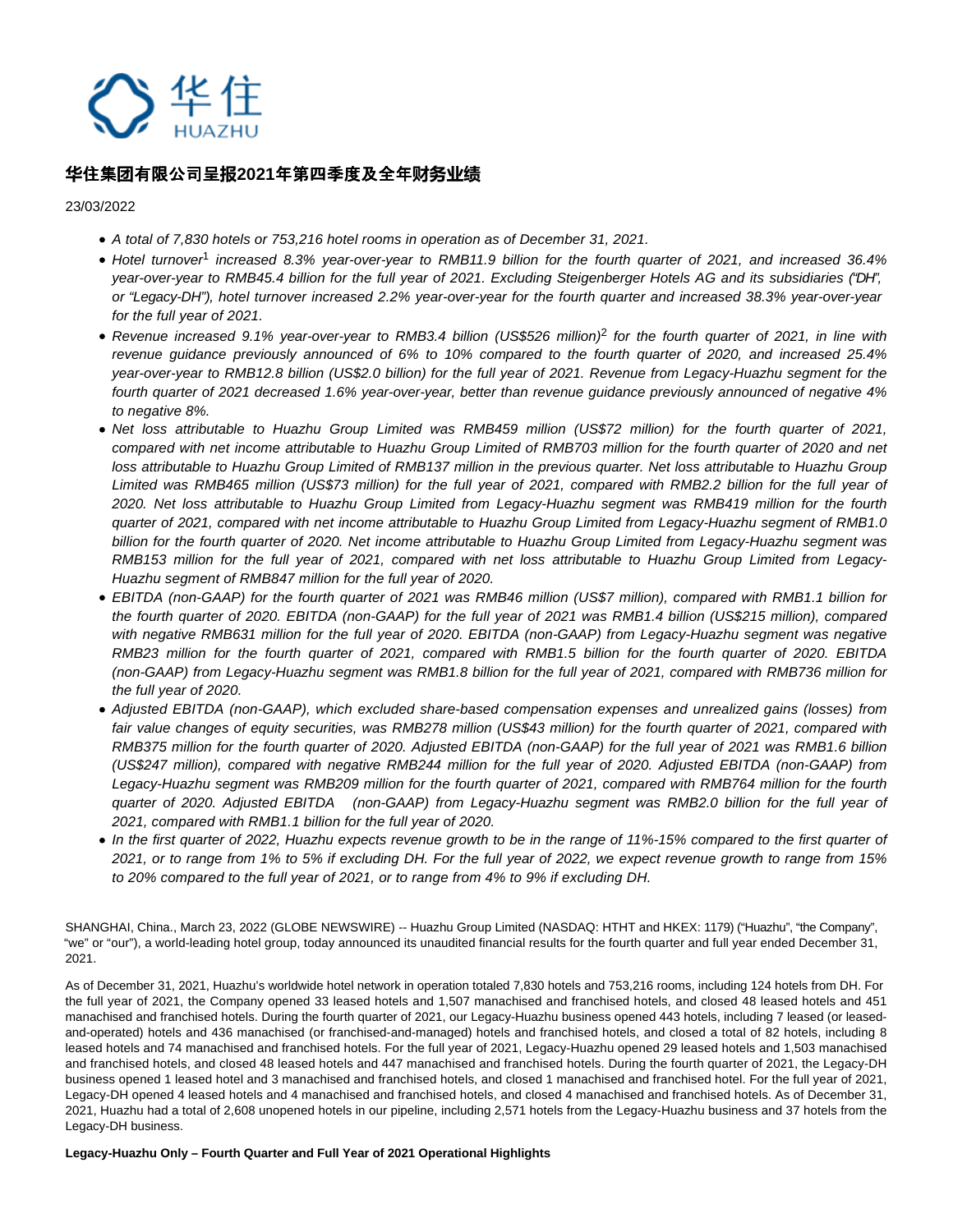As of December 31, 2021, Legacy-Huazhu had 7,706 hotels in operation, including 662 leased and owned hotels, and 7,044 manachised and franchised hotels. In addition, as of the same date, Legacy-Huazhu had 728,143 hotel rooms in operation, including 91,284 rooms under the lease and ownership model, and 636,859 rooms under the manachise and franchise models. Legacy-Huazhu also had 2,571 unopened hotels in our pipeline, including 18 leased and owned hotels and 2,553 manachised and franchised hotels. The following discusses Legacy-Huazhu's RevPAR, average daily room rate ("ADR") and occupancy rate for its leased and owned hotels, as well as manachised and franchised hotels (excluding hotels under governmental requisition) for the periods indicated.

• The ADR was RMB239 in the fourth quarter of 2021, compared with RMB231 in the fourth quarter of 2020, RMB246 in the previous quarter, and RMB232 in the fourth quarter of 2019. The ADR was RMB239 for the full year of 2021, compared with RMB210 for the previous year, and RMB234 for the 2019.

• The occupancy rate for all Legacy-Huazhu hotels in operation was 68.2% in the fourth quarter of 2021, compared with 80.6% in the fourth quarter of 2020, 71.9% in the previous quarter, and 82.2% in the fourth quarter of 2019. The occupancy rate was 72.2% for the full year of 2021, compared with 71.0% for the previous year, and 84.4% for the 2019.

• Blended RevPAR was RMB163 in the fourth quarter of 2021, compared with RMB186 in the fourth quarter of 2020, RMB177 in the previous quarter, and RMB191 in the fourth quarter of 2019. Blended RevPAR was RMB172 for the full year of 2021, compared with RMB149 for the previous year, and RMB198 for the 2019.

• For all Legacy-Huazhu hotels which had been in operation for at least 18 months, the same-hotel RevPAR was RMB162 for the fourth quarter of 2021, representing a 15.6% decrease from RMB192 for the fourth quarter of 2020, with a 0.3% increase in ADR and an 13.1-percentage-point decrease in occupancy rate; comparing the fourth quarter of 2021 with the pre-COVID-19 fourth quarter of 2019, RevPAR represented a 21.7% decrease from RMB204 for the fourth quarter of 2019, with a 3.5% decrease in ADR, and a 16.2-percentage-point decrease in occupancy rate. The same-hotel RevPAR was RMB172 for the full year of 2021, representing a 10.2% increase from RMB156 for the full year of 2020, with a 10.0% increase in ADR and a 0.1-percentage-point increase in occupancy rate; comparing the full year of 2021 with the full year of 2019, RevPAR represented a 20.1% decrease from RMB209, with a 4.7% decrease in ADR, and a 14.2-percentage-point decrease in occupancy rate.

## **Legacy-DH Only – Fourth Quarter and Full Year of 2021 Operational Highlights**

As of December 31, 2021, Legacy-DH had 124 hotels in operation, including 76 leased and owned hotels and 48 manachised and franchised hotels. In addition, as of the same date, Legacy-DH had 25,073 hotel rooms in operation, including 14,264 rooms under the lease and ownership model, and 10,809 rooms under the manachise and franchise models. Legacy-DH also had unopened 37 hotels in our pipeline, including 28 leased and owned hotels and 9 manachised and franchised hotels. The following discusses Legacy-DH's RevPAR, ADR and occupancy rate for its leased as well as manachised and franchised hotels (excluding hotels temporarily closed) for the periods indicated.

• The ADR was EUR94 in the fourth quarter of 2021, compared with EUR76 in the fourth quarter of 2020 and EUR99 in the previous quarter. The ADR was EUR90 for the full year of 2021, compared with EUR88 for the previous year.

• The occupancy rate for all Legacy-DH hotels in operation was 46.1% in the fourth quarter of 2021, compared with 22.5% in the fourth quarter of 2020 and 48.6% in the previous quarter. The occupancy rate was 35.2% for the full year of 2021, compared with 34.8% for the previous year.

• Blended RevPAR was EUR43 in the fourth quarter of 2021, compared with EUR17 in the fourth quarter of 2020 and EUR48 in the previous quarter. Blended RevPAR was EUR32 for the full year of 2021, compared with EUR31 for the previous year.

Jin Hui, CEO of Huazhu commented: "An upsurge of COVID-19 in more than 20 Chinese provinces has occurred since November 2021and negatively affected our business recovery in the fourth quarter, with RevPAR recovering to 86% of the same period of 2019. Since the beginning of 2022, travelling restrictions due to the Beijing Olympic Winter Games added more pressures to our business in addition to the pandemic. Unfortunately, the situation has not improved since March 2022 as the highly infectious Omicron variant has been spreading rapidly in China. As China's "zero-COVID" policy remains in place, these near-term uncertainties and fluctuations are inevitable. For our European business, it was impacted again by tightened governmental control measures and testing requirements due to the third and fourth waves of the COVID-19 pandemic in European countries. As a result, the recovery trend of DH was also disrupted in November 2021. The RevPAR in the fourth quarter recovered to 66% of the same period of 2019, similar to last quarter.

"2021 was another challenging year due to COVID-19, especially in the second half," Mr. Jin continued. "Although the near-term business performance could still inevitably see some volatilities, not only from the pandemic but also from various global macro factors, our long-term view on the Chinese lodging industry remains optimistic and unchanged. We are unswervingly implementing our "Sustainable Quality Growth" strategy which means that while growth is still the main theme, quality and sustainability are two critical prerequisites. We are continuously putting greater emphasis on our customers' satisfaction and our franchisees' profitability. Last but not least, Germany was gradually reopening since mid-February 2022, which could help reaccelerate our RevPAR recovery. Additionally, operational efficiency improvement and continuous digital transformation will remain as our near-term focus.

#### **Fourth Quarter and Full Year of 2021 Unaudited Financial Results**

| (RMB in millions)                | Q4 2020 | Q3 2021 | Q4 2021 | 2020FY | 2021FY |
|----------------------------------|---------|---------|---------|--------|--------|
| Revenue:                         |         |         |         |        |        |
| Leased and owned hotels          | 2.024   | 2.345   | 2.093   | 6.908  | 8.118  |
| Manachised and franchised hotels | 999     | 1.128   | 1.098   | 3.136  | 4,398  |
| <b>Others</b>                    | 48      | 50      | 159     | 152    | 271    |
| Total revenue                    | 3,071   | 3.523   | 3.350   | 10.196 | 12.787 |

**Revenue** for the fourth quarter of 2021 was RMB3.4 billion (US\$526 million), representing a 9.1% year-over-year increase and a 4.9% sequential decrease. Revenue from Legacy-Huazhu segment for the fourth quarter of 2021 was RMB2.8 billion, representing a 1.6% year-over-year decrease and a 5.4% sequential decrease. The decrease was mainly due to the widespread COVID-19 outbreaks in more than 20 provinces of China. Revenue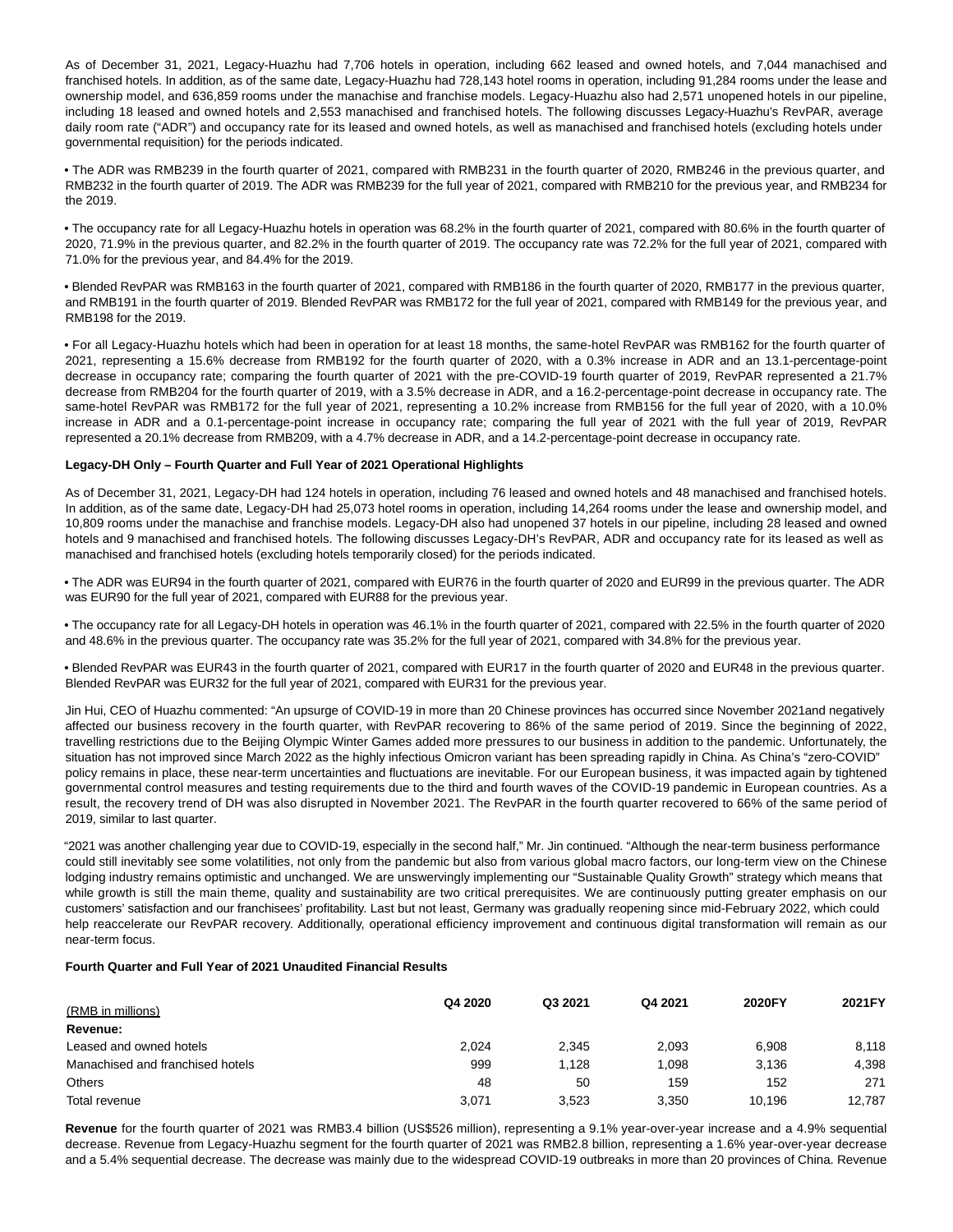from Legacy-DH segment for the fourth quarter of 2021 was RMB574 million, representing a 129.6% year-over-year increase and 2.5% sequential decrease. The sequential decrease was mainly due disruption of the recovery of our European business when a fourth wave of the pandemic hit Europe in November.

Revenue for the full year of 2021 was RMB12.8 billion (US\$2.0 billion), representing an increase of 25.4% from the full year of 2020. Revenue from Legacy-Huazhu segment for the full year of 2021 was RMB11.2 billion, representing a 29.8% year-over-year increase. Revenue from Legacy-DH segment for the full year of 2021 was RMB1.5 billion, representing a 0.5% year-over-year increase.

**Revenue from leased and owned hotels** for the fourth quarter of 2021 was RMB2.1 billion (US\$329 million), representing a 3.4% year-over-year increase and a 10.7% sequential decrease. Revenue from leased and owned hotels from Legacy-Huazhu segment for the fourth quarter of 2021 was RMB1.6 billion, representing a 12.6% year-over-year decrease. Revenue from leased and owned hotels from Legacy-DH segment for the fourth quarter of 2021 was RMB528 million, representing a 125.6% year-over-year increase.

For the full year of 2021, revenue from leased and owned hotels was RMB8.1 billion (US\$1.3 billion), representing an increase of 17.5% from the full year of 2020. Revenue from leased and owned hotels from Legacy-Huazhu segment for the full year of 2021 was RMB6.7 billion, representing a 22.7% year-over-year increase. Revenue from leased and owned hotels from Legacy-DH segment for the full year of 2021 was RMB1.4 billion, representing a 1.7% year-over-year decrease.

**Revenue from manachised and franchised hotels** for the fourth quarter of 2021 was RMB1.1 billion (US\$172 million), representing a 9.9% year-over-year increase and a 2.7% sequential decrease. Revenue from Legacy-Huazhu segment from manachised and franchised hotels for the fourth quarter of 2021 was RMB1.1 billion, representing an 8.4% year-over-year increase. Revenue from manachised and franchised hotels from Legacy-DH segment for the fourth quarter of 2021 was RMB25 million, representing a 177.8% year-over-year increase.

For the full year of 2021, revenue from manachised and franchised hotels was RMB4.4 billion (US\$690 million), representing an increase of 40.2% from the full year of 2020. Revenue from manachised and franchised hotels from Legacy-Huazhu segment for the full year of 2021 was RMB4.3 billion, representing a 40.4% year-over-year increase. Revenue from manachised and franchised hotels from Legacy-DH segment for the full year of 2021 was RMB56 million, representing a 30.2% year-over-year increase.

**Other revenue** represents revenue generated from businesses other than our hotel operations, which mainly includes revenue from the provision of IT products and services to hotels, and revenue from Huazhu Mall™ and other revenue from the Legacy-DH segment business, totaling RMB159 million (US\$25 million) in the fourth quarter of 2021, compared to RMB48 million in the fourth quarter of 2020 and RMB50 million in the previous quarter.

For the full year of 2021, other revenues was RMB271 million (US\$43 million), compared with RMB152 million for the full year of 2020.

|                                     | Q4 2020 | Q3 2021  | Q4 2021  | 2020FY    | 2021FY    |
|-------------------------------------|---------|----------|----------|-----------|-----------|
| (RMB in millions)                   |         |          |          |           |           |
| Operating costs and expenses:       |         |          |          |           |           |
| Hotel operating costs               | (2,748) | (2,885)  | (3, 197) | (9,729)   | (11, 286) |
| Other operating costs               | (22)    | (14)     | (19)     | (52)      | (58)      |
| Selling and marketing expenses      | (181)   | (189)    | (183)    | (597)     | (641)     |
| General and administrative expenses | (336)   | (388)    | (441)    | (1,259)   | (1, 547)  |
| Pre-opening expenses                | (36)    | (15)     | (30)     | (288)     | (81)      |
| Total operating costs and expenses  | (3,323) | (3, 491) | (3,870)  | (11, 925) | (13,613)  |

**Hotel operating costs** for the fourth quarter of 2021 were RMB3.2 billion (US\$501 million), compared to RMB2.7 billion in the fourth quarter of 2020 and RMB2.9 billion in the previous quarter. The increase was mainly due to higher rental costs for our leased and owned upscale hotels and acquired CitiGO hotels, higher personnel costs from continuous hotel network expansion, and impairment loss totaling RMB257 million,which was mainly related to DH. Hotel operating costs from Legacy-Huazhu segment for the fourth quarter of 2021 were RMB2.3 billion, which represented 84.0% of the quarter's revenue, compared to 73.4% for the fourth quarter in 2020 and 76.9% for the previous quarter.

For the full year of 2021, hotel operating costs were RMB11.3 billion (US\$1.8 billion), compared to RMB9.7 billion in 2020. Hotel operating costs from Legacy-Huazhu segment for the full year of 2021 were RMB8.8 billion, which represented 78.3% of revenue, compared to 85.1% for 2020.

**Selling and marketing expenses** for the fourth quarter of 2021 were RMB183 million (US\$29 million), compared to RMB181 million in the fourth quarter of 2020 and RMB189 million in the previous quarter. Selling and marketing expenses from Legacy-Huazhu segment for the fourth quarter of 2021 were RMB129 million, which represented 4.6% of the quarter's revenue, compared to RMB149 million or 5.3% of revenue for the fourth quarter in 2020, and RMB129 million or 4.4% of revenue for the previous quarter.

For the full year of 2021, selling and marketing expenses were RMB641 million (US\$101 million), compared to RMB597 million in 2020. Selling and marketing expenses from Legacy-Huazhu segment for the full year of 2021 were RMB460 million, which represented 4.1% of revenue, compared to RMB388 million or 4.5% of revenue for the full year of 2020.

**General and administrative expenses** for the fourth quarter of 2021 were RMB441 million (US\$70 million), compared to RMB336 million in the fourth quarter of 2020 and RMB388 million in the previous quarter. General and administrative expenses from Legacy-Huazhu segment for the fourth quarter of 2021 were RMB308 million, which represented 11.1% of the quarter's revenue, compared to RMB257 million or 9.1% for the fourth quarter in 2020 and RMB306 million or 10.4% for the previous quarter. The increase was mainly due to investments in our business development team, our information technology, and our upscale hotel division.

For the full year of 2021, general and administrative expenses were RMB1.5 billion (US\$242 million), compared to RMB1.3 billion in 2020. General and administrative expenses from Legacy-Huazhu segment for the full year of 2021 were RMB1.2 billion, which represented 10.3% of revenue, compared to RMB894 million or 10.3% of revenue for the full year of 2020. The increase was mainly due to investments in our business development team, our information technology, and our upscale hotel division.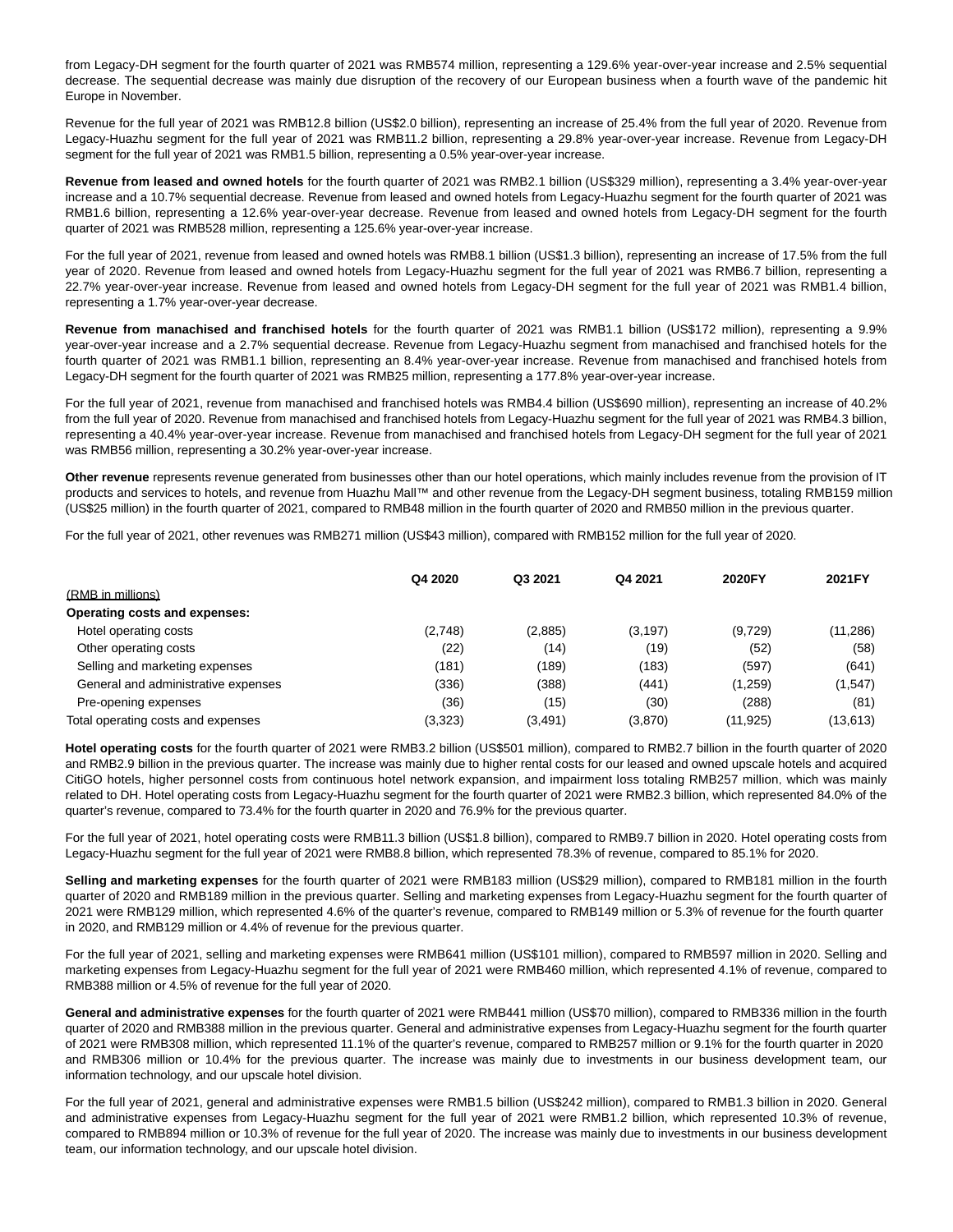**Pre-opening expenses** for the fourth quarter of 2021 were mostly related to Legacy-Huazhu segment and totaled RMB30 million (US\$5 million), compared to RMB36 million in the fourth quarter of 2020 and RMB15 million in the previous quarter.

Pre-opening expenses for the full year of 2021 were RMB81 million (US\$13 million), compared to RMB288 million in 2020, representing a year-over-year decrease of 71.9%. Pre-opening expenses as a percentage of revenue were 0.6% in 2021, compared to 2.8% in 2020.

**Other operating income, net** for the fourth quarter of 2021 was RMB559 million (US\$88 million), compared to RMB118 million in the fourth quarter of 2020 and RMB40 million in the previous quarter. The increase was mainly attributable to subsidy income in our DH business due to COVID-19 impact.

Other operating income, net for the full year of 2021 was RMB990 million (US\$155 million), compared to RMB480 million in 2020. The year-over-year increase was mainly attributable to subsidy income in our DH business due to COVID-19 impact.

**Income from operations** for the fourth quarter of 2021 was RMB39 million (US\$6 million), compared to loss from operations of RMB134 million in the fourth quarter of 2020 and income from operations of RMB72 million in the previous quarter. Income from operations from Legacy-Huazhu segment for the fourth quarter of 2021 was RMB60 million, compared to RMB315 million in the fourth quarter of 2020 and RMB239 million in the previous quarter.

Income from operations for the full year of 2021 was RMB164 million (US\$26 million). Income from operations from Legacy-Huazhu segment for the full year of 2021 was RMB891 million, compared to a loss from operations of RMB100 million in 2020.

**Operating margin**, defined as income from operations as a percentage of revenues, for the fourth quarter of 2021, was 1.2%. Operating margin from Legacy-Huazhu segment for the fourth quarter of 2021 was 2.2%, compared with 11.2% in the fourth quarter of 2020 and 8.1% in the previous quarter.

Operating margin for the full year of 2021 was 1.3%. Operating margin from Legacy-Huazhu segment for the full year of 2021 was 7.9%, compared with a negative 1.2% in 2020.

**Other expense, net** for the fourth quarter of 2021 was RMB47 million (US\$7 million), compared to other expense, net of RMB8 million for the fourth quarter of 2020 and other income, net of RMB4 million for the previous quarter.

Other income, net for the full year of 2021 was RMB157 million (US\$25 million), compared to other expense, net of RMB89 million in 2020.

**Unrealized losses from fair value changes of equity securities** for the fourth quarter of 2021 were RMB217 million (US\$34 million), compared to unrealized gains from fair value changes of equity securities of RMB733 million in the fourth quarter of 2020, and unrealized losses from fair value changes of RMB60 million in the previous quarter. Unrealized gains (losses) from fair value changes of equity securities mainly represent the unrealized gains (losses) from our investment in equity securities with readily determinable fair values, such as AccorHotels.

For the full year of 2021, unrealized losses from fair value changes of equity securities were RMB96 million (US\$15 million), compared to unrealized losses from fair value changes of equity securities of RMB265 million in 2020.

**Income tax expense** for the fourth quarter of 2021 was RMB16 million (US\$3 million), compared to income tax benefit of RMB66 million in the same period of 2020 and RMB13 million in the previous quarter. For the full year of 2021, income tax expense was RMB12 million (US\$2 million), compared to income tax benefit of RMB215 million in 2020.

**Net loss attributable to Huazhu Group Limited** for the fourth quarter of 2021 was RMB459 million (US\$72 million), compared to a net income of RMB703 million in the fourth quarter of 2020 and a net loss of RMB137 million in the previous quarter. Net loss attributable to Huazhu Group Limited from Legacy-Huazhu segment for the fourth quarter of 2021 was RMB419 million, compared to net income attributable to Huazhu Group Limited from Legacy-Huazhu segment of RMB1.0 billion in the fourth quarter of 2020 and net income attributable to Huazhu Group Limited from Legacy-Huazhu segment of RMB27 million in the previous quarter.

Net loss attributable to Huazhu Group Limited for the full year of 2021 was RMB465 million (US\$73 million).

**Basic and diluted losses per share/American depositary share (ADS).** For the fourth quarter of 2021, basic and diluted losses per share were RMB0.15 (US\$0.02). Adjusted basic and diluted losses per share (non-GAAP), which excluded share-based compensation expenses and unrealized gains (losses) from fair value changes of equity securities, were RMB0.07 (US\$0.01). Basic and diluted losses per ADS were RMB1.47 (US\$0.23). Adjusted basic and diluted losses per ADS (non-GAAP), which excluded share-based compensation expenses and unrealized gains (losses) from fair value changes of equity securities, were RMB0.73 (US\$0.11).

For the full year of 2021, basic and diluted losses per share were RMB0.15 (US\$0.02). Adjusted basic and diluted losses per share (non-GAAP) were RMB0.08 (US\$0.01). Basic and diluted losses per ADS were RMB1.49 (US\$0.23). Adjusted basic and diluted losses per ADS (non-GAAP) were RMB0.83 (US\$0.13).

**EBITDA (non-GAAP)** for the fourth quarter of 2021 was RMB46 million (US\$7 million), compared with RMB1.1 billion in the fourth quarter of 2020 and RMB294 million in the previous quarter. EBITDA (non-GAAP) from Legacy-Huazhu segment for the fourth quarter of 2021 was negative RMB23 million, compared with RMB1.5 billion in the fourth quarter of 2020 and RMB409 million in the previous quarter. Adjusted EBITDA (non-GAAP), which excluded share-based compensation expenses and unrealized gains (losses) from fair value changes of equity securities, for the fourth quarter of 2021 was RMB278 million (US\$43 million), compared with RMB375 million in the fourth quarter of 2020 and RMB385 million in the previous quarter. The adjusted EBITDA (non-GAAP) from Legacy-Huazhu segment for the fourth quarter of 2021 was RMB209 million, compared with RMB764 million in the fourth quarter of 2020 and RMB500 million in the previous quarter.

EBITDA (non-GAAP) for the full year of 2021 was RMB1.4 billion (US\$215 million), compared with a negative RMB631 million in 2020. EBITDA (non-GAAP) from Legacy-Huazhu segment for the full year of 2021 was RMB1.8 billion, compared with RMB736 million in 2020. Excluding share-based compensation expenses and unrealized gains (losses) from fair value changes of equity securities, adjusted EBITDA (non-GAAP) for the full year of 2021 was RMB1.6 billion (US\$247 million). The adjusted EBITDA (non-GAAP) from Legacy-Huazhu segment for the full year of 2021 was RMB2.0 billion, compared with RMB1.1 billion in 2020.

**Cash flow.** Operating cash inflow for the fourth quarter of 2021 was RMB867 million (US\$136 million). Investing cash outflow for the fourth quarter of 2021 was RMB503 million (US\$79 million). Financing cash outflow for the fourth quarter of 2021 was RMB598 million (US\$94 million).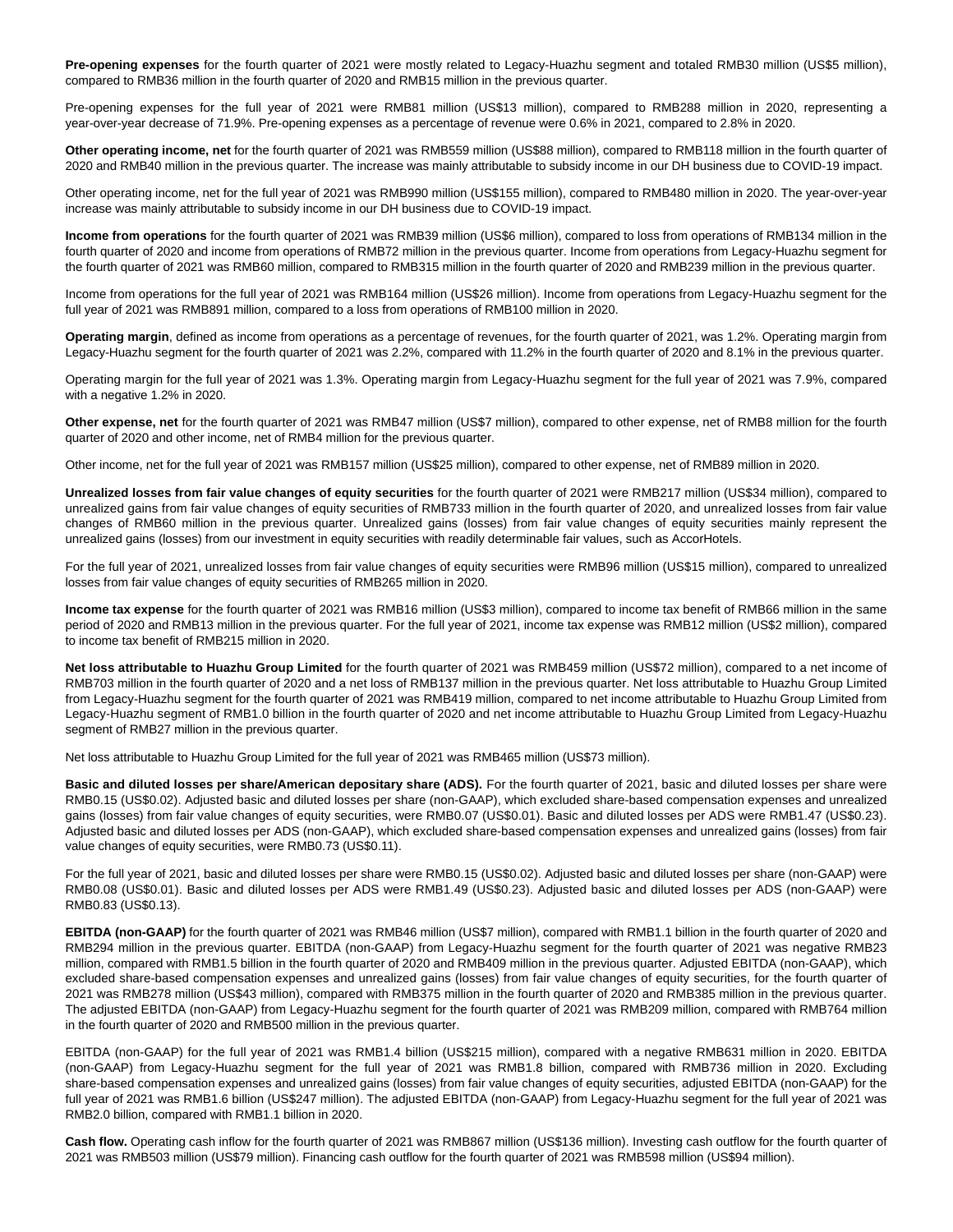Operating cash inflow for the full year of 2021 was RMB1.3 billion (US\$210 million), representing an increase of 120.4% from 2020. Investing cash outflow for the full year of 2021 was RMB1.4 billion (US\$219 million), compared to RMB8.1 billion in 2020. Financing cash outflow for the full year of 2021 was RMB1.8 billion (US\$283 million), compared to financing cash inflow of RMB883 million in 2020.

**Cash and cash equivalents and Restricted cash.** As of December 31, 2021, the Company had a total balance of cash and cash equivalents of RMB5.1 billion (US\$803 million) and restricted cash of RMB25 million (US\$4 million).

**Debt financing.** As of December 31, 2021, the Company had a total debt balance of RMB9.8 billion (US\$1.5 billion) and the unutilized credit facility available to the Company was RMB3.3 billion.

### **COVID-19 update**

For our Legacy-Huazhu business, RevPAR recovery in Q4 2021 was still significantly impacted by several COVID-19 resurgences in China. In terms of monthly breakdown, our RevPAR recovered to 90%, 76%, and 90% of the levels in October, November, and December 2019, respectively. Entering into 2022, our RevPAR recovery in January and February was 75% and 83% of the corresponding levels in 2019, respectively, which slowed down from Q4 2021. It was mainly due to the effects of the new Omicron variant, another year of "stay local" guidance during the Chinese Lunar New Year holiday, as well as strict travel restrictions in Beijing and its surrounding areas during the Beijing Winter Olympic Games. Unfortunately, the situation has not yet improved in March 2022 as the highly infectious Omicron variant has continued to spread in China. As long as China's "zero-COVID" policy remains in place, these near-term uncertainties and fluctuations are inevitable.

After a good business recovery in Q3 2021 – thanks to the progress of vaccination campaigns and easing of restrictions – our DH business in Q4 2021 was impacted by tightened governmental control measures and testing requirements due to the third and fourth waves of the COVID-19 pandemic in European countries. As a result, the recovery trend of DH was disrupted in November 2021, as RevPAR and occupancy numbers declined compared to those in the summer. However, an opening-up plan has been unfolding since mid-February 2022, and this is expected to lead to substantially normalized circumstances for public and business life. With the continuous implementation of opening-up plans, our RevPAR recovery should see reacceleration.

Meanwhile, DH continues its effort to implement a comprehensive cash flow improvement program, especially focusing on efficiency improvements, negotiation of further lease waivers, and personnel cost optimization. In addition, a government subsidy of EUR60 million was received in December 2021, and the short-time work compensation program has been extended until June 30, 2022.

### **Guidance**

Since March 2022, the highly infectious Omicron variant has been spreading rapidly in China which again seriously affected our business performance. Also, China's unchanged "zero-COVID" policy has rendered business recovery more unpredictable in the foreseeable future. Moreover, the recent global unrest may further bring uncertainties to our international business recovery. Therefore, the guidance is only reflecting our current views based on our best understanding of the recent situation.

Huazhu expects to open around 1,500 hotels and close 500-550 hotels in 2022.

In the first quarter of 2022, Huazhu expects revenue growth to be in the range of 11%-15% compared to the first quarter of 2021, or to range from 1% to 5% if excluding DH.

For the full year of 2022, we expect revenue growth to range from 15% to 20% compared to the full year of 2021, or to range from 4% to 9% if excluding DH.

The above forecast reflects the Company's current and preliminary view, which is subject to change.

#### **Repurchase plan**

Huazhu may from time to time make repurchases of its securities, including American depositary shares and convertible notes, in open market transactions, privately negotiated transactions or otherwise, subject to market conditions and other factors.

#### **Conference Call**

Huazhu's management will host a conference call at 9 p.m. (U.S. Eastern time) on Wednesday, March 23, 2022 (or 9 a.m. (Hong Kong time) on Thursday, March 24, 2022) following the announcement. The conference call will be a Direct Event call. All participants must preregister online prior to the call. Please use the link http://apac.directeventreg.com/registration/event/4278849 to complete the online registration at least 15 minutes prior to the commencement of the conference call. Once preregistration has been completed, participants will receive dial-in numbers, an event passcode, and a unique registrant ID. To join the conference, please dial the number you receive, enter the event passcode followed by your unique registrant ID, and you will be joined to the conference instantly. Please dial in approximately 10 minutes before the scheduled time of the call.

A recording of the conference call will be available after the conclusion of the conference call through March 31, 2022. Please dial +1 (855) 452 5696 (for callers in the US), 400 632 2162 (for callers in mainland China), 800 963 117 (for callers in Hong Kong) or +61 2 8199 0299 (for callers outside the U.S., mainland China and Hong Kong) and enter the passcode **4278849**.

The conference call will also be webcast live over the Internet and can be accessed by all interested parties at the Company's website, [https://ir.huazhu.com.](https://www.globenewswire.com/Tracker?data=8PH0yEHHVTWR298NFEEqPAqdZfhncw6cm904rQ5q_NN6kyo3uzxcX-3sTIT-aZ674k-gishiy-A7Rqs2owsjI5jsEjs70UHFwJkJV1xgERA=)

## **Use of Non-GAAP Financial Measures**

To supplement the Company's unaudited consolidated financial results presented in accordance with U.S. Generally-Accepted Accounting Principles ("GAAP"), the Company uses the following non-GAAP measures defined as non-GAAP financial measures by the U.S. Securities and Exchange Commission ("SEC"): adjusted net income (loss) attributable to Huazhu Group Limited excluding share-based compensation expenses and unrealized gains (losses) from fair value changes of equity securities; adjusted basic and diluted earnings (losses) per share/ADS excluding share-based compensation expenses and unrealized gains (losses) from fair value changes of equity securities; EBITDA; adjusted EBITDA excluding share-based compensation expenses and unrealized gains (losses) from fair value changes of equity securities. The presentation of these non-GAAP financial measures is not intended to be considered in isolation or as a substitute for the financial information prepared and presented in accordance with U.S. GAAP. For more information on these non-GAAP financial measures, please see the table captioned "Reconciliations of GAAP and non-GAAP results" set forth at the end of this release. The Company believes that these non-GAAP financial measures provide meaningful supplemental information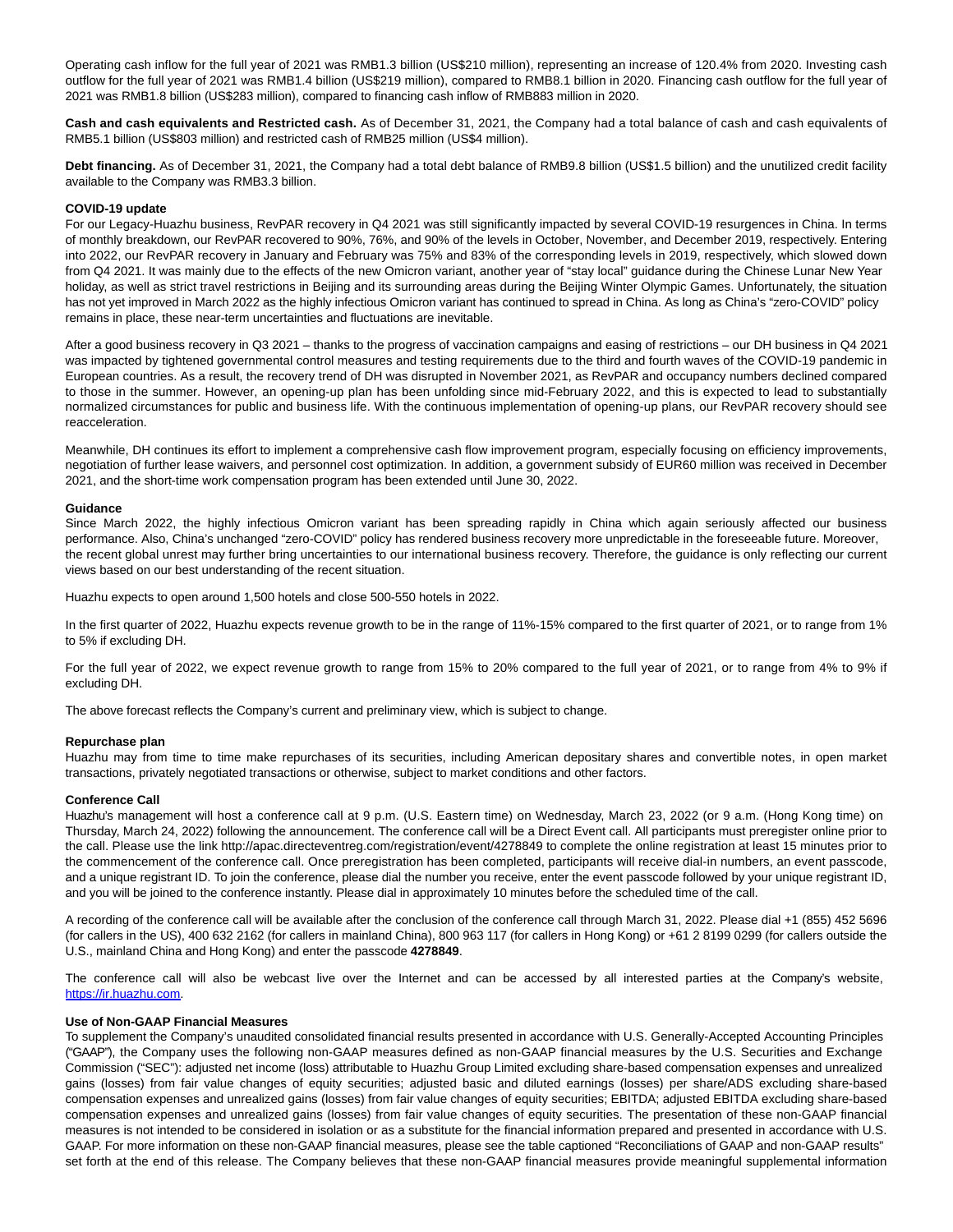regarding Company performance by excluding share-based compensation expenses and unrealized gains (losses) from fair value changes of equity securities that may not be indicative of Company operating performance. The Company believes that both management and investors benefit from referring to these non-GAAP financial measures in assessing Company performance and when planning and forecasting future periods. These non-GAAP financial measures also facilitate management's internal comparisons to the Company's historical performance. The Company believes these non-GAAP financial measures are also useful to investors in allowing for greater transparency with respect to supplemental information used regularly by Company management in financial and operational decision-making. A limitation of using non-GAAP financial measures excluding share-based compensation expenses and unrealized gains (losses) from fair value changes of equity securities is that share-based compensation expenses and unrealized gains (losses) from fair value changes of equity securities have been and will continue to be significant and recurring in the Company's business. Management compensates for these limitations by providing specific information regarding the GAAP amounts excluded from each non-GAAP measure. The accompanying tables have more details on the reconciliations between GAAP financial measures that are most directly comparable to non-GAAP financial measures.

The Company believes that EBITDA is a useful financial metric to assess the operating and financial performance before the impact of investing and financing transactions and income taxes, given the significant investments that the Company has made in leasehold improvements, depreciation and amortization expense that comprise a significant portion of the Company's cost structure. In addition, the Company believes that EBITDA is widely used by other companies in the lodging industry and may be used by investors as a measure of financial performance. The Company believes that EBITDA information provides investors with a useful tool for comparability between periods because it eliminates depreciation and amortization expense attributable to capital expenditures. The Company also uses adjusted EBITDA, which is defined as EBITDA before share-based compensation expenses and unrealized gains (losses) from fair value changes of equity securities, to assess operating results of its hotels in operation. The Company believes that the exclusion of share-based compensation expenses and unrealized gains (losses) from fair value changes of equity securities helps facilitate year-on-year comparisons of the results of operations as the share-based compensation expenses and unrealized gains (losses) from fair value changes of equity securities may not be indicative of Company operating performance.

The Company believes that unrealized gains and losses from changes in fair value of equity securities are generally meaningless in understanding the Company's reported results or evaluating its economic performance of its businesses. These gains and losses have caused and will continue to cause significant volatility in reported periodic earnings.

Therefore, the Company believes adjusted EBITDA more closely reflects the performance capability of our hotels. The presentation of EBITDA and adjusted EBITDA should not be construed as an indication that the Company's future results will be unaffected by other charges and gains considered to be outside the ordinary course of business.

The use of EBITDA and adjusted EBITDA has certain limitations. Depreciation and amortization expense for various long-term assets (including land use rights), income tax, interest expense and interest income have been and will be incurred and are not reflected in the presentation of EBITDA. Share-based compensation expenses and unrealized gains (losses) from fair value changes of equity securities have been and will be incurred and are not reflected in the presentation of adjusted EBITDA. Each of these items should also be considered in the overall evaluation of the results. The Company compensates for these limitations by providing the relevant disclosure of depreciation and amortization, interest income, interest expense, income tax expense, share-based compensation expenses, and unrealized gains (losses) from fair value changes of equity securities and other relevant items both in the reconciliations to the U.S. GAAP financial measures and in the consolidated financial statements, all of which should be considered when evaluating the performance of the Company.

The terms EBITDA and adjusted EBITDA are not defined under U.S. GAAP, and neither EBITDA nor adjusted EBITDA is a measure of net income, operating income, operating performance or liquidity presented in accordance with U.S. GAAP. When assessing the operating and financial performance, investors should not consider these data in isolation or as a substitute for the Company's net income, operating income or any other operating performance measure that is calculated in accordance with U.S. GAAP. In addition, the Company's EBITDA or adjusted EBITDA may not be comparable to EBITDA or adjusted EBITDA or similarly titled measures utilized by other companies since such other companies may not calculate EBITDA or adjusted EBITDA in the same manner as the Company does.

Reconciliations of the Company's non-GAAP financial measures, including EBITDA and adjusted EBITDA, to the consolidated statement of operations information are included at the end of this press release.

## **About Huazhu Group Limited**

Originated in China, Huazhu Group Limited is a world-leading hotel group. As of December 31, 2021, Huazhu operated 7,830 hotels with 753,216 rooms in operation in 17 countries. Huazhu's brands include Hi Inn, Elan Hotel, HanTing Hotel, JI Hotel, Starway Hotel, Orange Hotel, Crystal Orange Hotel, Manxin Hotel, Madison Hotel, Joya Hotel, Blossom House, Ni Hao Hotel and CitiGO Hotel. Upon the completion of the acquisition of DH on January 2, 2020, Huazhu added five brands to its portfolio, including Steigenberger Hotels & Resorts, MAXX by Steigenberger, Jaz in the City, IntercityHotel and Zleep Hotels. In addition, Huazhu also has the rights as master franchisee for Mercure, Ibis and Ibis Styles, and co-development rights for Grand Mercure and Novotel, in the pan-China region.

Huazhu's business includes leased and owned, manachised and franchised models. Under the lease and ownership model, Huazhu directly operates hotels typically located on leased or owned properties. Under the manachise model, Huazhu manages manachised hotels through the on-site hotel managers that Huazhu appoints, and Huazhu collects fees from franchisees. Under the franchise model, Huazhu provides training, reservations and support services to the franchised hotels, and collects fees from franchisees but does not appoint on-site hotel managers. Huazhu applies a consistent standard and platform across all of its hotels. As of December 31, 2021, Huazhu operates 14 percent of its hotel rooms under lease and ownership model, and 86 percent under manachise and franchise models.

For more information, please visit Huazhu's website: http://ir.huazhu.com.

Safe Harbor Statement Under the U.S. Private Securities Litigation Reform Act of 1995: The information in this release contains forward-looking statements which involve risks and uncertainties. Such factors and risks include our anticipated growth strategies; our future results of operations and financial condition; economic conditions; the regulatory environment; our ability to attract and retain customers and leverage our brands; trends and competition in the lodging industry; the expected growth of demand for lodging; and other factors and risks detailed in our filings with the SEC. Any statements contained herein that are not statements of historical fact may be deemed to be forward-looking statements, which may be identified by terminology such as "may," "should," "will," "expect," "plan," "intend," "anticipate," "believe," "estimate," "predict," "potential," "forecast," "project" or "continue," the negative of such terms or other comparable terminology. Readers should not rely on forward-looking statements as predictions of future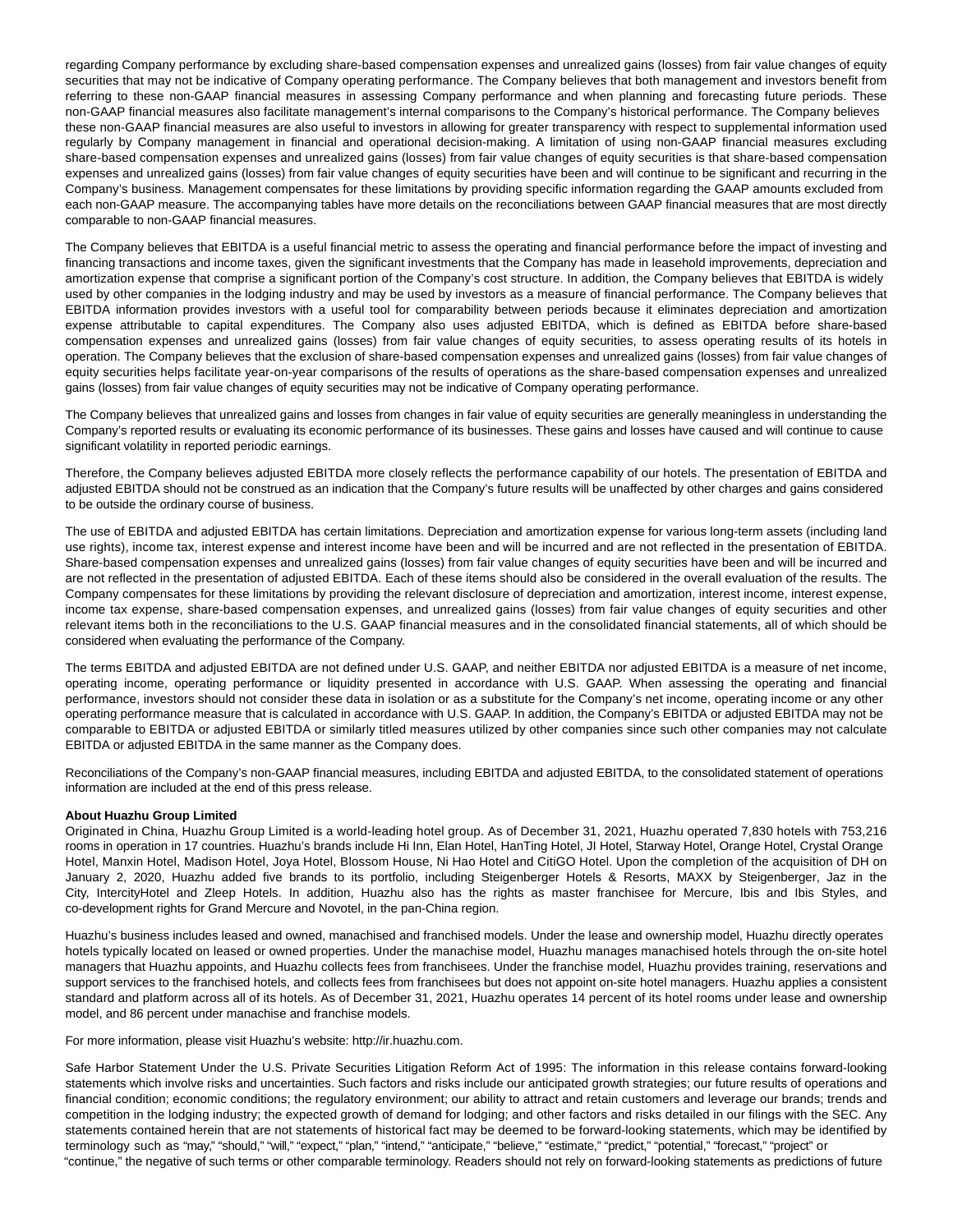#### events or results.

Huazhu undertakes no obligation to update or revise any forward-looking statements, whether as a result of new information, future events or otherwise, unless required by applicable law.

—Financial Tables and Operational Data Follow—

## **Huazhu Group Limited Unaudited Condensed Consolidated Balance Sheets**

|                                                              | December 31,<br>2020 | December 31, 2021 |              |  |
|--------------------------------------------------------------|----------------------|-------------------|--------------|--|
|                                                              | <b>RMB</b>           | <b>RMB</b>        | $US$^3$      |  |
|                                                              |                      | (in millions)     |              |  |
| <b>ASSETS</b>                                                |                      |                   |              |  |
| Current assets:                                              |                      |                   |              |  |
| Cash and cash equivalents                                    | 7,026                | 5,116             | 803          |  |
| Restricted cash                                              | 64                   | 25                | 4            |  |
| Short-term investments                                       | 3,903                | 2,589             | 406          |  |
| Accounts receivable, net                                     | 404                  | 521               | 82           |  |
| Loan receivables, net                                        | 304                  | 218               | 34           |  |
| Amounts due from related parties                             | 178                  | 149               | 23           |  |
| Inventories                                                  | 89                   | 88                | 14           |  |
| Other current assets, net                                    | 914                  | 847               | 133          |  |
| Total current assets                                         | 12,882               | 9,553             | 1,499        |  |
| Property and equipment, net                                  | 6,682                | 7,056             | 1,107        |  |
| Intangible assets, net                                       | 5,945                | 5,385             | 845          |  |
| Operating lease right-of-use assets                          | 28,980               | 29,942            | 4,698        |  |
| Finance lease right-of-use assets                            | 2,041                | 2,235             | 351          |  |
| Land use rights, net                                         | 213                  | 206               | 32           |  |
| Long-term investments                                        | 1,923                | 1,965             | 308          |  |
| Goodwill                                                     | 4,988                | 5,132             | 805          |  |
| Amounts due from related parties, non-current                |                      | 1                 | 0            |  |
| Loan receivables, net                                        | 135                  | 98                | 15           |  |
| Other assets, net                                            | 743                  | 834               | 131          |  |
| Deferred tax assets<br>Total assets                          | 623<br>65,155        | 862<br>63,269     | 136<br>9,927 |  |
|                                                              |                      |                   |              |  |
| <b>LIABILITIES AND EQUITY</b><br><b>Current liabilities:</b> |                      |                   |              |  |
|                                                              |                      |                   |              |  |
| Short-term debt                                              | 1,142                | 6,232             | 978          |  |
| Accounts payable<br>Amounts due to related parties           | 1,241<br>132         | 968<br>197        | 152<br>31    |  |
| Salary and welfare payables                                  | 526                  | 591               | 93           |  |
| Deferred revenue                                             | 1,272                | 1,366             | 214          |  |
| Operating lease liabilities, current                         | 3,406                | 3,628             | 569          |  |
| Finance lease liabilities, current                           | 31                   | 41                | 6            |  |
| Accrued expenses and other current liabilities               | 2,440                | 1,838             | 288          |  |
| Income tax payable                                           | 339                  | 418               | 66           |  |
| <b>Total current liabilities</b>                             | 10,529               | 15,279            | 2,397        |  |
| Long-term debt                                               | 10,856               | 3,565             | 559          |  |
| Operating lease liabilities, non-current                     | 27,048               | 28,012            | 4,396        |  |
| Finance lease liabilities, non-current                       | 2,497                | 2,684             | 421          |  |
| Deferred revenue                                             | 662                  | 785               | 123          |  |
| Other long-term liabilities                                  | 771                  | 903               | 142          |  |
| Deferred tax liabilities                                     | 1,181                | 853               | 134          |  |
| Retirement benefit obligations                               | 179                  | 144               | 23           |  |
| Total liabilities                                            | 53,723               | 52,225            | 8,195        |  |
| Equity:                                                      |                      |                   |              |  |
| Ordinary shares                                              | 0                    | 0                 | 0            |  |
| Treasury shares                                              | (107)                | (107)             | (17)         |  |
| Additional paid-in capital                                   | 9,808                | 9,964             | 1,563        |  |
|                                                              |                      |                   |              |  |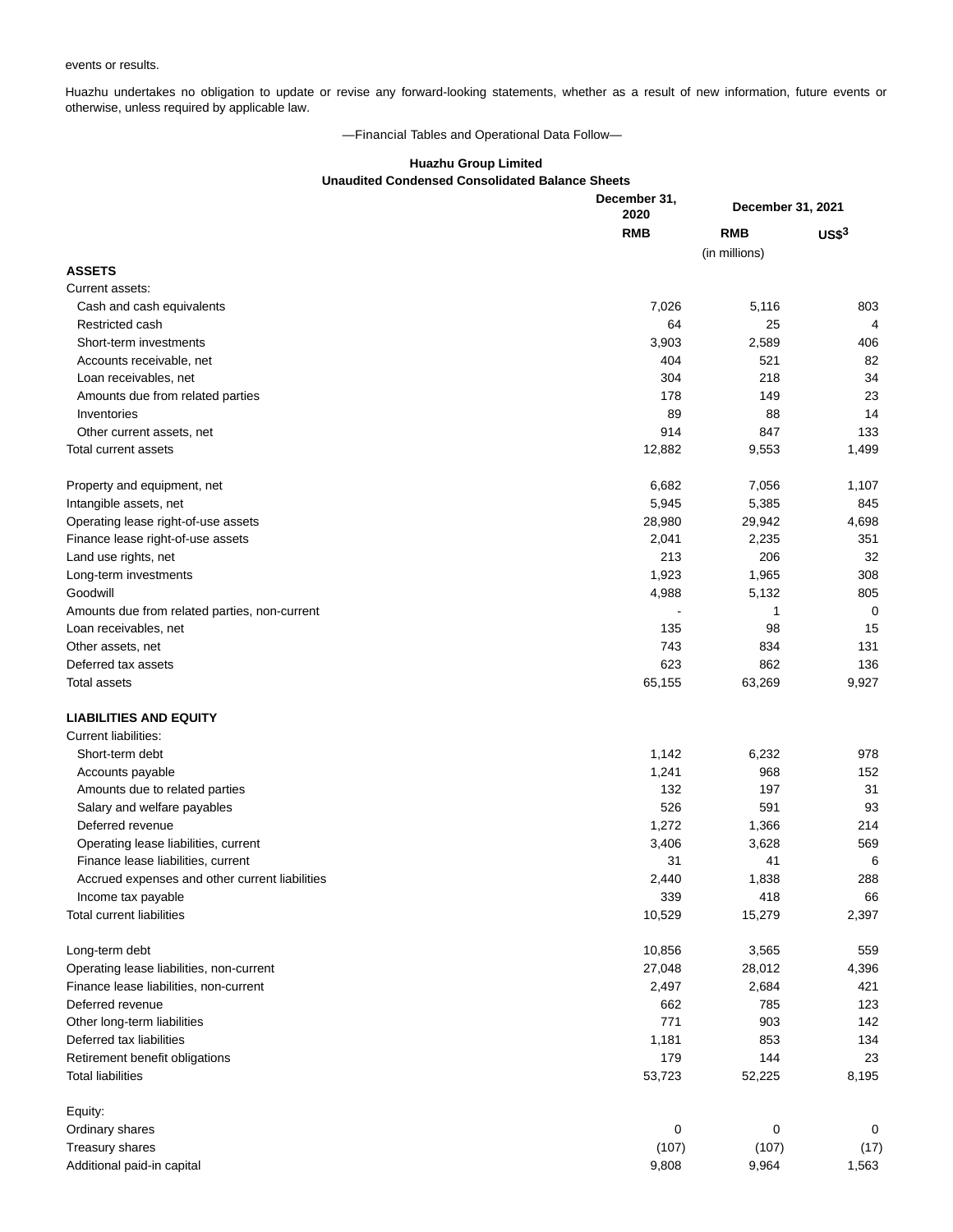| Retained earnings                               | 1.502  | 1.037  | 163   |
|-------------------------------------------------|--------|--------|-------|
| Accumulated other comprehensive income          | 127    | 41     | 6     |
| Total Huazhu Group Limited shareholders' equity | 11.330 | 10.935 | 1.715 |
| Noncontrolling interest                         | 102    | 109    | 17    |
| Total equity                                    | 11.432 | 11.044 | 1.732 |
| Total liabilities and equity                    | 65.155 | 63.269 | 9.927 |

|                                              |                                                                     |                       | <b>Huazhu Group Limited</b>                              |        |                      |                             |          |  |
|----------------------------------------------|---------------------------------------------------------------------|-----------------------|----------------------------------------------------------|--------|----------------------|-----------------------------|----------|--|
|                                              | Unaudited Condensed Consolidated Statements of Comprehensive Income |                       |                                                          |        |                      |                             |          |  |
|                                              |                                                                     | <b>Quarter Ended</b>  |                                                          |        |                      | <b>Year Ended</b>           |          |  |
|                                              | December<br>31, 2020                                                | September 30,<br>2021 | December<br>31, 2021                                     |        | December 31,<br>2020 | <b>December</b><br>31, 2021 |          |  |
|                                              | <b>RMB</b>                                                          | <b>RMB</b>            | <b>RMB</b>                                               | US\$   | <b>RMB</b>           | <b>RMB</b>                  | US\$     |  |
|                                              |                                                                     |                       | (in millions, except shares, per share and per ADS data) |        |                      |                             |          |  |
| Revenue:                                     |                                                                     |                       |                                                          |        |                      |                             |          |  |
| Leased and owned                             |                                                                     |                       |                                                          |        |                      |                             |          |  |
| hotels                                       | 2,024                                                               | 2,345                 | 2,093                                                    | 329    | 6,908                | 8,118                       | 1,274    |  |
| Manachised and                               |                                                                     |                       |                                                          |        |                      |                             |          |  |
| franchised hotels                            | 999                                                                 | 1,128                 | 1,098                                                    | 172    | 3,136                | 4,398                       | 690      |  |
| <b>Others</b>                                | 48                                                                  | 50                    | 159                                                      | 25     | 152                  | 271                         | 43       |  |
| Total revenue                                | 3,071                                                               | 3,523                 | 3,350                                                    | 526    | 10,196               | 12,787                      | 2,007    |  |
| Operating costs and<br>expenses:             |                                                                     |                       |                                                          |        |                      |                             |          |  |
| Hotel operating<br>costs:                    |                                                                     |                       |                                                          |        |                      |                             |          |  |
| Rents                                        | (929)                                                               | (1,009)               | (998)                                                    | (157)  | (3,485)              | (3,900)                     | (612)    |  |
| <b>Utilities</b>                             | (120)                                                               | (137)                 | (122)                                                    | (19)   | (478)                | (507)                       | (80)     |  |
| Personnel costs                              | (738)                                                               | (793)                 | (841)                                                    | (132)  | (2,501)              | (3,022)                     | (474)    |  |
| Depreciation and                             |                                                                     |                       |                                                          |        |                      |                             |          |  |
| amortization                                 | (348)                                                               | (356)                 | (365)                                                    | (57)   | (1, 316)             | (1, 413)                    | (222)    |  |
| Consumables, food                            |                                                                     |                       |                                                          |        |                      |                             |          |  |
| and beverage                                 | (257)                                                               | (264)                 | (282)                                                    | (44)   | (885)                | (970)                       | (152)    |  |
| Others                                       | (356)                                                               | (326)                 | (589)                                                    | (92)   | (1,064)              | (1, 474)                    | (231)    |  |
| Total hotel operating                        |                                                                     |                       |                                                          |        |                      |                             |          |  |
| costs                                        | (2,748)                                                             | (2,885)               | (3, 197)                                                 | (501)  | (9,729)              | (11, 286)                   | (1,771)  |  |
| Other operating costs                        | (22)                                                                | (14)                  | (19)                                                     | (3)    | (52)                 | (58)                        | (9)      |  |
| Selling and                                  |                                                                     |                       |                                                          |        |                      |                             |          |  |
| marketing expenses                           | (181)                                                               | (189)                 | (183)                                                    | (29)   | (597)                | (641)                       | (101)    |  |
| General and                                  |                                                                     |                       |                                                          |        |                      |                             |          |  |
| administrative                               |                                                                     |                       |                                                          |        |                      |                             |          |  |
| expenses                                     | (336)                                                               | (388)                 | (441)                                                    | (70)   | (1,259)              | (1, 547)                    | (242)    |  |
| Pre-opening                                  |                                                                     |                       |                                                          |        |                      |                             |          |  |
| expenses                                     | (36)                                                                | (15)                  | (30)                                                     | (5)    | (288)                | (81)                        | (13)     |  |
| Total operating costs                        |                                                                     |                       |                                                          |        |                      |                             |          |  |
| and expenses                                 | (3,323)                                                             | (3, 491)              | (3,870)                                                  | (608)  | (11, 925)            | (13, 613)                   | (2, 136) |  |
| Goodwill impairment                          |                                                                     |                       |                                                          |        |                      |                             |          |  |
| loss                                         |                                                                     |                       |                                                          |        | (437)                |                             |          |  |
| Other operating                              |                                                                     |                       |                                                          |        |                      |                             |          |  |
| income (expense),                            |                                                                     |                       |                                                          |        |                      |                             |          |  |
| net                                          | 118                                                                 | 40                    | 559                                                      | 88     | 480                  | 990                         | 155      |  |
| Income (losses) from                         |                                                                     | 72                    | 39                                                       |        |                      | 164                         | 26       |  |
| operations<br>Interest income                | (134)<br>33                                                         | 25                    | 23                                                       | 6<br>4 | (1,686)<br>119       | 89                          | 14       |  |
|                                              |                                                                     |                       |                                                          |        |                      |                             |          |  |
| Interest expense                             | (118)                                                               | (101)                 | (92)                                                     | (14)   | (533)                | (405)                       | (64)     |  |
| Other (expense)<br>income, net               | (8)                                                                 | 4                     | (47)                                                     | (7)    | (89)                 | 157                         | 25       |  |
|                                              |                                                                     |                       |                                                          |        |                      |                             |          |  |
| Unrealized gains<br>(losses) from fair value |                                                                     |                       |                                                          |        |                      |                             |          |  |
| changes of equity                            |                                                                     |                       |                                                          |        |                      |                             |          |  |
| securities                                   | 733                                                                 | (60)                  | (217)                                                    | (34)   | (265)                | (96)                        | (15)     |  |
| Foreign exchange                             |                                                                     |                       |                                                          |        |                      |                             |          |  |
| (loss) gain                                  | 151                                                                 | (92)                  | (112)                                                    | (18)   | 175                  | (317)                       | (50)     |  |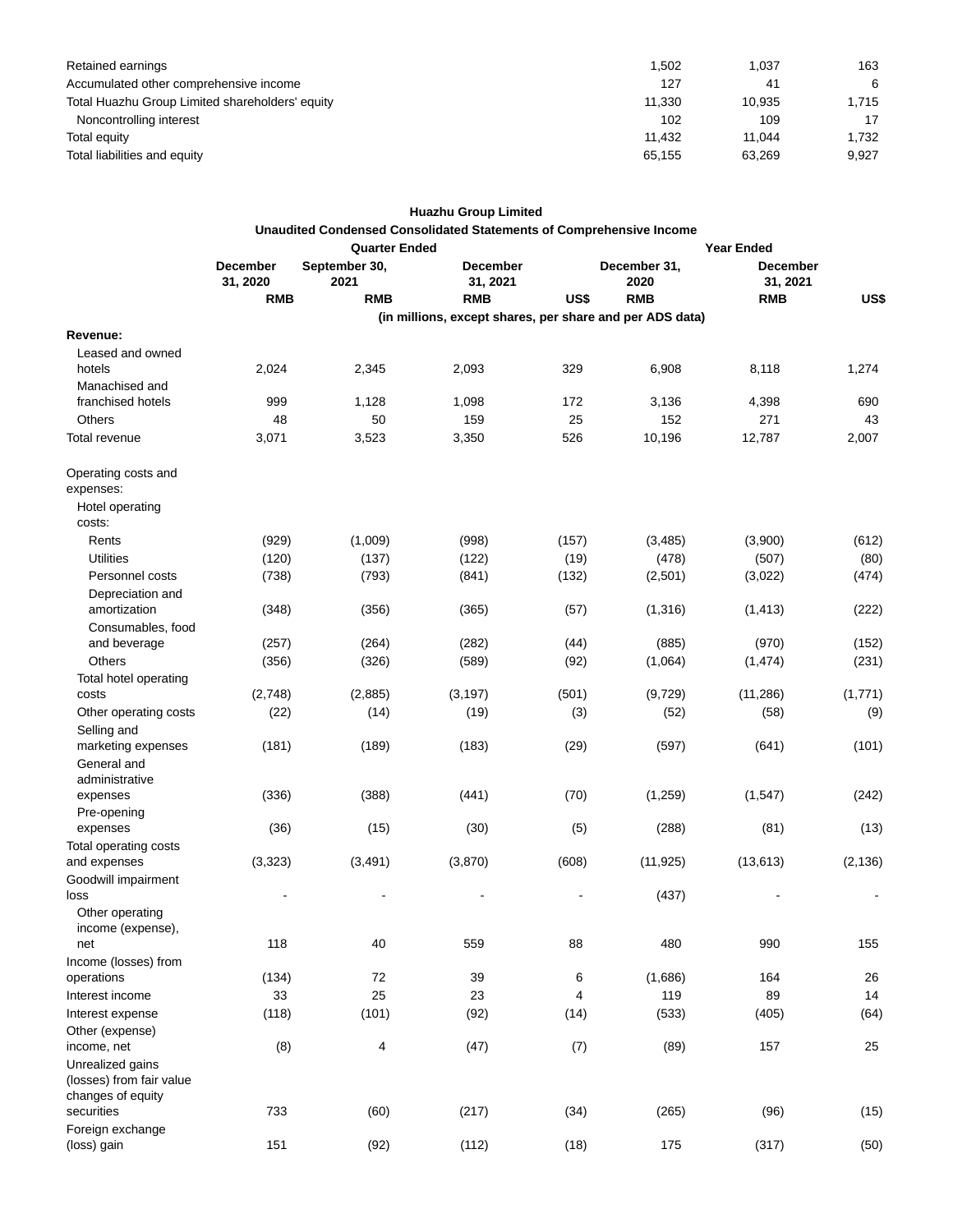| Income (loss) before                                   |      |        |                |                |          |        |                |
|--------------------------------------------------------|------|--------|----------------|----------------|----------|--------|----------------|
| income taxes                                           | 657  | (152)  | (406)          | (63)           | (2, 279) | (408)  | (64)           |
| Income tax benefit<br>(expense)                        | 66   | 13     | (16)           | (3)            | 215      | (12)   | (2)            |
| Income (loss) from                                     |      |        |                |                |          |        |                |
| equity method                                          |      |        |                |                |          |        |                |
| investments                                            | (11) | 3      | (42)           | (7)            | (140)    | (60)   | (9)            |
| Net income (loss)                                      | 712  | (136)  | (464)          | (73)           | (2, 204) | (480)  | (75)           |
| Net (income) loss                                      |      |        |                |                |          |        |                |
| attributable to                                        |      |        |                |                |          |        |                |
| noncontrolling interest                                | (9)  | (1)    | 5              | 1              | 12       | 15     | 2              |
| Net income (loss)                                      |      |        |                |                |          |        |                |
| attributable to Huazhu                                 |      |        |                |                |          |        |                |
| Group Limited                                          | 703  | (137)  | (459)          | (72)           | (2, 192) | (465)  | (73)           |
| Other comprehensive                                    |      |        |                |                |          |        |                |
| income                                                 |      |        |                |                |          |        |                |
| Gain arising from                                      |      |        |                |                |          |        |                |
| defined benefit plan,                                  | (27) |        |                |                |          |        |                |
| net of tax                                             |      | 1      | 13             | $\overline{2}$ | (27)     | 13     | $\sqrt{2}$     |
| Foreign currency<br>translation                        |      | (28)   | $\overline{7}$ | 1              | 203      | (99)   | (16)           |
| adjustments, net of tax                                | (8)  |        |                |                |          |        |                |
| Comprehensive                                          |      |        |                |                |          |        |                |
| income (loss)                                          | 677  | (163)  | (444)          | (70)           | (2,028)  | (566)  | (89)           |
| Comprehensive                                          |      |        |                |                |          |        |                |
| (income) loss                                          |      |        |                |                |          |        |                |
| attributable to                                        | (9)  | (1)    | 5              | $\mathbf{1}$   | 12       | 15     | $\overline{2}$ |
| noncontrolling interest                                |      |        |                |                |          |        |                |
| Comprehensive                                          |      |        |                |                |          |        |                |
| income (loss)                                          | 668  | (164)  | (439)          | (69)           | (2,016)  | (551)  | (87)           |
| attributable to Huazhu<br>Group Limited                |      |        |                |                |          |        |                |
|                                                        |      |        |                |                |          |        |                |
| Earnings (losses) per<br>share $(1)$ :                 |      |        |                |                |          |        |                |
| <b>Basic</b>                                           | 0.23 |        |                |                |          |        |                |
|                                                        | 0.22 | (0.04) | (0.15)         | (0.02)         | (0.75)   | (0.15) | (0.02)         |
| <b>Diluted</b>                                         |      | (0.04) | (0.15)         | (0.02)         | (0.75)   | (0.15) | (0.02)         |
| Earnings (losses) per<br>ADS:                          |      |        |                |                |          |        |                |
| <b>Basic</b>                                           | 2.27 | (0.44) | (1.47)         | (0.23)         | (7.49)   | (1.49) | (0.23)         |
| <b>Diluted</b>                                         | 2.16 | (0.44) | (1.47)         | (0.23)         | (7.49)   | (1.49) | (0.23)         |
| Weighted average number of shares used in computation: |      |        |                |                |          |        |                |
|                                                        |      |        |                |                |          |        |                |

Basic 3,097,524,615 3,115,104,798 3,117,745,440 3,117,745,440 2,927,398,409 3,114,124,244 3,114,124,244 Diluted 3,263,266,396 3,115,104,798 3,117,745,440 3,117,745,440 2,927,398,409 3,114,124,244 3,114,124,244 (1) In 2021Q2, the Company's shareholders approved a share split that each issued and unissued ordinary share and preferred share of the Company with a par value of US\$0.0001 each will be sub-divided into 10 ordinary shares and 10 preferred shares, respectively with a par value of US\$0.00001 each. All share and per share data in these financial statements has been retrospectively adjusted to account for this stock split for all periods presented.

|                                                                                   | <b>Huazhu Group Limited</b>                               |                                       |                            |                |                            |                            |      |
|-----------------------------------------------------------------------------------|-----------------------------------------------------------|---------------------------------------|----------------------------|----------------|----------------------------|----------------------------|------|
|                                                                                   | Unaudited Condensed Consolidated Statements of Cash Flows |                                       |                            |                |                            |                            |      |
|                                                                                   |                                                           | <b>Quarter Ended</b>                  |                            |                |                            | <b>Year Ended</b>          |      |
|                                                                                   | 31.2020                                                   | <b>December September</b><br>30, 2021 | <b>December</b><br>31.2021 |                | <b>December</b><br>31.2020 | <b>December</b><br>31.2021 |      |
|                                                                                   | <b>RMB</b>                                                | <b>RMB</b>                            | <b>RMB</b>                 | US\$           | <b>RMB</b>                 | <b>RMB</b>                 | US\$ |
|                                                                                   |                                                           |                                       |                            | ( in millions) |                            |                            |      |
| Operating activities:                                                             |                                                           |                                       |                            |                |                            |                            |      |
| Net income (loss)                                                                 | 712                                                       | (136)                                 | (464)                      | (73)           | (2,204)                    | (480)                      | (75) |
| Adjustments to reconcile net income to net cash provided by operating activities: |                                                           |                                       |                            |                |                            |                            |      |
| Share-based compensation                                                          | 22                                                        | 31                                    | 15                         | 2              | 122                        | 109                        | 17   |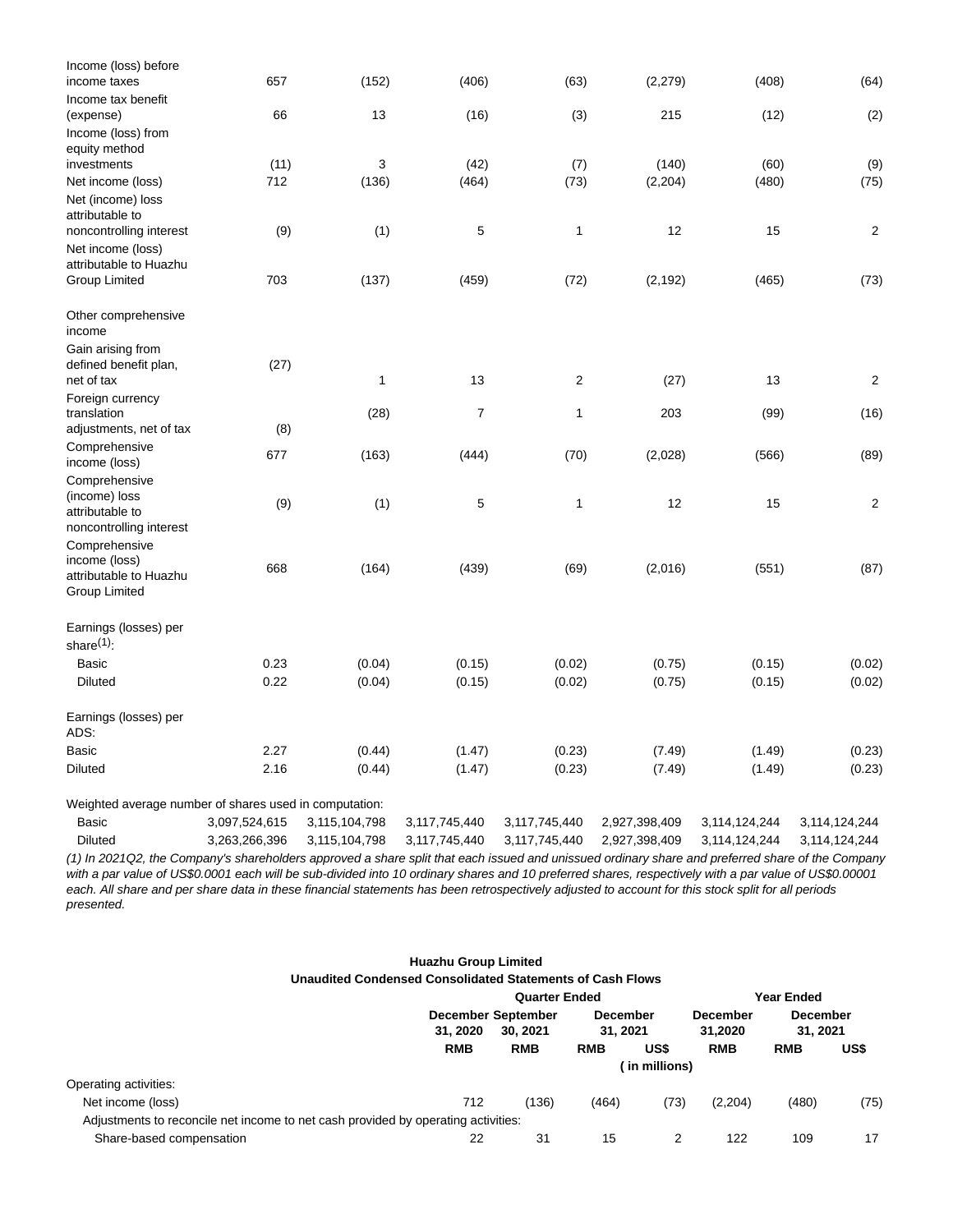| Depreciation and amortization,                                               |                |                |       |       |           |          |       |
|------------------------------------------------------------------------------|----------------|----------------|-------|-------|-----------|----------|-------|
| and other                                                                    | 384            | 383            | 436   | 68    | 1,445     | 1,563    | 245   |
| Impairment loss                                                              | 138            | 51             | 320   | 50    | 709       | 380      | 60    |
| Loss (income) from equity method investments, net of                         |                |                |       |       |           |          |       |
| dividends                                                                    | 38             | 1              | 38    | 6     | 145       | 60       | 9     |
| Investment (income) loss                                                     | (881)          | 135            | 245   | 38    | 108       | 67       | 11    |
| Changes in operating assets and                                              |                |                |       |       |           |          |       |
| liabilities                                                                  | 399            | (305)          | 458   | 72    | 339       | (92)     | (14)  |
| Other                                                                        | (508)          | 32             | (181) | (27)  | (55)      | (265)    | (43)  |
| Net cash provided by operating activities                                    | 304            | 192            | 867   | 136   | 609       | 1,342    | 210   |
| Investing activities:                                                        |                |                |       |       |           |          |       |
| Capital expenditures                                                         | (501)          | (346)          | (469) | (73)  | (1,776)   | (1,675)  | (263) |
| Acquisitions, net of cash received                                           | (1)            | (395)          |       |       | (5,060)   | (742)    | (116) |
| Purchase of investments                                                      | (71)           | (303)          | (49)  | (8)   | (1,702)   | (521)    | (82)  |
| Proceeds from maturity/sale of                                               |                |                |       |       |           |          |       |
| investments                                                                  | 12             |                | 64    | 10    | 396       | 1,494    | 235   |
| Loan advances                                                                | (15)           | (32)           | (96)  | (15)  | (145)     | (181)    | (28)  |
| Loan collections                                                             | 60             | 41             | 38    | 6     | 182       | 187      | 29    |
| Other                                                                        | 1              | 4              | 9     | 1     | 4         | 36       | 6     |
| Net cash provided by (used in) investing activities                          | (515)          | (1,031)        | (503) | (79)  | (8, 101)  | (1, 402) | (219) |
| Financing activities:                                                        |                |                |       |       |           |          |       |
| Net proceeds from issuance of ordinary shares                                | 774            |                |       |       | 6,019     | 1        | 0     |
| Proceeds from debt                                                           | 311            | 491            | 167   | 26    | 6,906     | 2,383    | 374   |
| Repayment of debt                                                            | (1, 410)       | (497)          | (768) | (120) | (11, 207) | (4, 171) | (655) |
| Dividend paid                                                                | $\blacksquare$ | $\blacksquare$ |       |       | (678)     |          |       |
| Other                                                                        | (85)           | (11)           | 3     |       | (157)     | (14)     | (2)   |
| Net cash provided by (used in) financing activities                          | (410)          | (17)           | (598) | (94)  | 883       | (1,801)  | (283) |
| Effect of exchange rate changes on cash, cash equivalents and                |                |                |       |       |           |          |       |
| restricted cash                                                              | (189)          | 9              | (36)  | (6)   | (300)     | (88)     | (14)  |
| Net increase (decrease) in cash, cash equivalents and restricted<br>cash     | (810)          | (847)          | (270) | (43)  | (6,909)   | (1,949)  | (306) |
| Cash, cash equivalents and restricted cash at the beginning of<br>the period | 7,900          | 6,258          | 5,411 | 850   | 13,999    | 7,090    | 1,113 |
| Cash, cash equivalents and restricted cash at the end of the<br>period       | 7,090          | 5,411          | 5,141 | 807   | 7,090     | 5,141    | 807   |
|                                                                              |                |                |       |       |           |          |       |

## **Huazhu Group Limited**

|                                                                                          |                             | Unaudited Reconciliation of GAAP and Non-GAAP Results      |            |        |                      |                             |        |  |  |  |  |
|------------------------------------------------------------------------------------------|-----------------------------|------------------------------------------------------------|------------|--------|----------------------|-----------------------------|--------|--|--|--|--|
|                                                                                          |                             | <b>Quarter Ended</b>                                       |            |        |                      | <b>Year Ended</b>           |        |  |  |  |  |
|                                                                                          | <b>December</b><br>31, 2020 | <b>September</b><br><b>December</b><br>31, 2021<br>30,2021 |            |        | December 31,<br>2020 | <b>December</b><br>31, 2021 |        |  |  |  |  |
|                                                                                          | <b>RMB</b>                  | <b>RMB</b>                                                 | <b>RMB</b> | US\$   | <b>RMB</b>           | <b>RMB</b>                  | US\$   |  |  |  |  |
|                                                                                          |                             | (in millions, except shares, per share and per ADS data)   |            |        |                      |                             |        |  |  |  |  |
| Net income (loss)<br>attributable to Huazhu<br>Group Limited (GAAP)<br>Share-based       | 703                         | (137)                                                      | (459)      | (72)   | (2, 192)             | (465)                       | (73)   |  |  |  |  |
| compensation<br>expenses                                                                 | 22                          | 31                                                         | 15         | 2      | 122                  | 109                         | 17     |  |  |  |  |
| Unrealized<br>(gains)<br>losses from fair value<br>changes<br>of<br>equity<br>securities | (733)                       | 60                                                         | 217        | 34     | 265                  | 96                          | 15     |  |  |  |  |
| Adjusted net income<br>attributable to<br>(loss)<br>Huazhu Group Limited<br>(non-GAAP)   | (8)                         | (46)                                                       | (227)      | (36)   | (1,805)              | (260)                       | (41)   |  |  |  |  |
| Adjusted earnings (losses) per share (non-GAAP) <sup>(2)</sup>                           |                             |                                                            |            |        |                      |                             |        |  |  |  |  |
| Basic                                                                                    | (0.00)                      | (0.01)                                                     | (0.07)     | (0.01) | (0.62)               | (0.08)                      | (0.01) |  |  |  |  |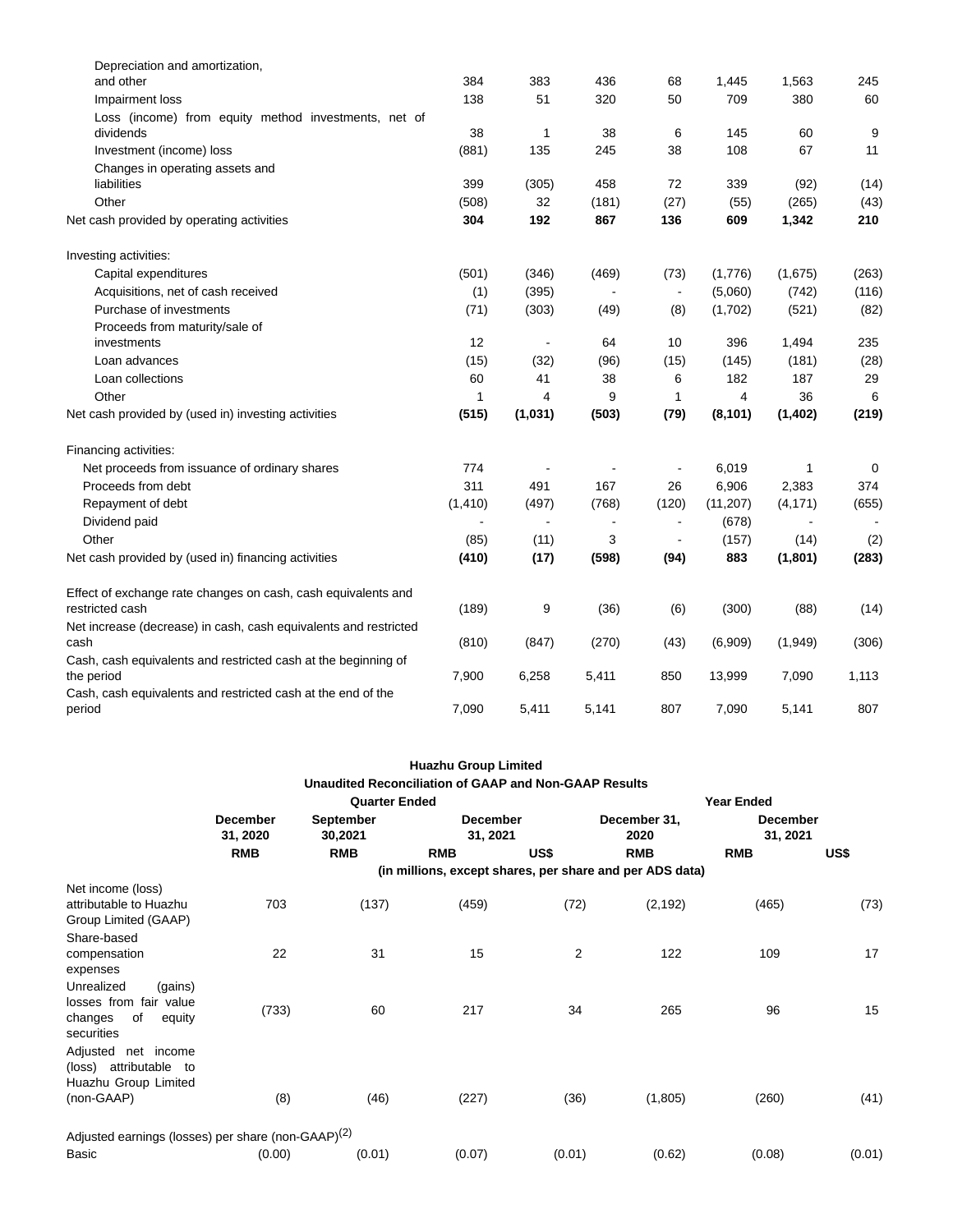| <b>Diluted</b>                                | (0.00) | (0.01) | (0.07) | (0.01) | (0.62) | (0.08) | (0.01) |
|-----------------------------------------------|--------|--------|--------|--------|--------|--------|--------|
| Adjusted earnings (losses) per ADS (non-GAAP) |        |        |        |        |        |        |        |
| Basic                                         | (0.02) | (0.15) | (0.73) | (0.11) | (6.16) | (0.83) | (0.13) |
| <b>Diluted</b>                                | (0.02) | (0.15) | (0.73) | (0.11) | (6.16) | (0.83) | (0.13) |
|                                               |        |        |        |        |        |        |        |

| Weighted average number of shares used in computation (Non-GAAP) |  |  |  |  |                                                                                                   |  |  |  |  |
|------------------------------------------------------------------|--|--|--|--|---------------------------------------------------------------------------------------------------|--|--|--|--|
| Basic                                                            |  |  |  |  | 3,097,524,615 3,115,104,798 3,117,745,440 3,117,745,440 2,927,398,409 3,114,124,244 3,114,124,244 |  |  |  |  |
| <b>Diluted</b>                                                   |  |  |  |  | 3,097,524,615 3,115,104,798 3,117,745,440 3,117,745,440 2,927,398,409 3,114,124,244 3,114,124,244 |  |  |  |  |

(1) We (2) In 2021Q2, the Company's shareholders approved a share split that each issued and unissued ordinary share and preferred share of the Company with a par value of US\$0.0001 each will be sub-divided into 10 ordinary shares and 10 preferred shares, respectively with a par value of US\$0.00001 each. All share and per share data in these financial statements has been retrospectively adjusted to account for this stock split for all periods presented.

|                                                                                           | <b>Quarter Ended</b>        |                                                     |                                                  |      | <b>Year Ended</b>    |                             |                |  |
|-------------------------------------------------------------------------------------------|-----------------------------|-----------------------------------------------------|--------------------------------------------------|------|----------------------|-----------------------------|----------------|--|
|                                                                                           | <b>December</b><br>31, 2020 | September<br><b>December</b><br>30,2021<br>31, 2021 |                                                  |      | December 31,<br>2020 | <b>December</b><br>31, 2021 |                |  |
|                                                                                           | <b>RMB</b>                  | <b>RMB</b>                                          | <b>RMB</b>                                       | US\$ | <b>RMB</b>           | <b>RMB</b>                  | US\$           |  |
|                                                                                           |                             |                                                     | (in millions, except per share and per ADS data) |      |                      |                             |                |  |
| (loss)<br>Net<br>income<br>attributable<br>to<br>Huazhu<br>Group<br><b>Limited (GAAP)</b> | 703                         | (137)                                               | (459)                                            | (72) | (2, 192)             | (465)                       | (73)           |  |
| Interest income                                                                           | (33)                        | (25)                                                | (23)                                             | (4)  | (119)                | (89)                        | (14)           |  |
| Interest expense                                                                          | 118                         | 101                                                 | 92                                               | 14   | 533                  | 405                         | 64             |  |
| Income tax expense                                                                        | (66)                        | (13)                                                | 16                                               | 3    | (215)                | 12                          | $\overline{2}$ |  |
| Depreciation<br>and<br>amortization                                                       | 364                         | 368                                                 | 420                                              | 66   | 1,362                | 1,503                       | 236            |  |
| <b>EBITDA (non-GAAP)</b>                                                                  | 1,086                       | 294                                                 | 46                                               | 7    | (631)                | 1,366                       | 215            |  |
| Share-based<br>compensation                                                               | 22                          | 31                                                  | 15                                               | 2    | 122                  | 109                         | 17             |  |
| Unrealized<br>(gains)<br>losses from fair value<br>changes<br>of<br>equity<br>securities  | (733)                       | 60                                                  | 217                                              | 34   | 265                  | 96                          | 15             |  |
| <b>EBITDA</b><br>Adjusted<br>(non-GAAP)                                                   | 375                         | 385                                                 | 278                                              | 43   | (244)                | 1,571                       | 247            |  |

|                                                             |                  | Huazhu Group Limited                     |              |            |                               |                     |              |                                            |                    |            |
|-------------------------------------------------------------|------------------|------------------------------------------|--------------|------------|-------------------------------|---------------------|--------------|--------------------------------------------|--------------------|------------|
|                                                             |                  | Segment Financial Summary <sup>(3)</sup> |              |            |                               |                     |              |                                            |                    |            |
|                                                             |                  | <b>Quarter Ended December</b><br>31.2021 |              |            | <b>Quarter Ended December</b> | 31, 2020            |              | <b>Quarter Ended</b><br>September 30, 2021 |                    |            |
|                                                             | Legacy<br>Huazhu | Legacy<br>DH                             | <b>Total</b> |            | Legacy<br>Huazhu              | Legacy<br><b>DH</b> | <b>Total</b> | Legacy Legacy<br>Huazhu                    | <b>Total</b><br>DH |            |
|                                                             | <b>RMB</b>       | <b>RMB</b>                               | <b>RMB</b>   | <b>USD</b> | <b>RMB</b>                    | <b>RMB</b>          | <b>RMB</b>   | <b>RMB</b>                                 | <b>RMB</b>         | <b>RMB</b> |
|                                                             |                  | (in millions)                            |              |            |                               | (in millions)       |              | (in millions)                              |                    |            |
| Leased and owned hotels                                     | 1,565            | 528                                      | 2,093        | 329        | 1,790                         | 234                 | 2,024        | 1,784                                      | 561                | 2,345      |
| Manachised and franchised hotels                            | 1,073            | 25                                       | 1,098        | 172        | 990                           | 9                   | 999          | 1,110                                      | 18                 | 1,128      |
| <b>Others</b>                                               | 138              | 21                                       | 159          | 25         | 41                            | 7                   | 48           | 40                                         | 10                 | 50         |
| Revenue                                                     | 2,776            | 574                                      | 3,350        | 526        | 2,821                         | 250                 | 3,071        | 2,934                                      | 589                | 3,523      |
| Hotel operating costs                                       | (2, 331)         | (866)                                    | (3, 197)     | (501)      | (2,071)                       | (677)               | (2,748)      | (2, 255)                                   | (630)              | (2,885)    |
| Selling and marketing expenses                              | (129)            | (54)                                     | (183)        | (29)       | (149)                         | (32)                | (181)        | (129)                                      | (60)               | (189)      |
| General and administrative expenses                         | (308)            | (133)                                    | (441)        | (70)       | (257)                         | (79)                | (336)        | (306)                                      | (82)               | (388)      |
| Pre-opening expenses                                        | (30)             | 0                                        | (30)         | (5)        | (36)                          | 0                   | (36)         | (15)                                       |                    | (15)       |
| Income (losses) from operations                             | 60               | (21)                                     | 39           | 6          | 315                           | (449)               | (134)        | 239                                        | (167)              | 72         |
| Net income (losses) attributable to Huazhu Group<br>Limited | (419)            | (40)                                     | (459)        | (72)       | 1,010                         | (307)               | 703          | 27                                         | (164)              | (137)      |
| Interest income                                             | (23)             | 0                                        | (23)         | (4)        | (32)                          | (1)                 | (33)         | (25)                                       | 0                  | (25)       |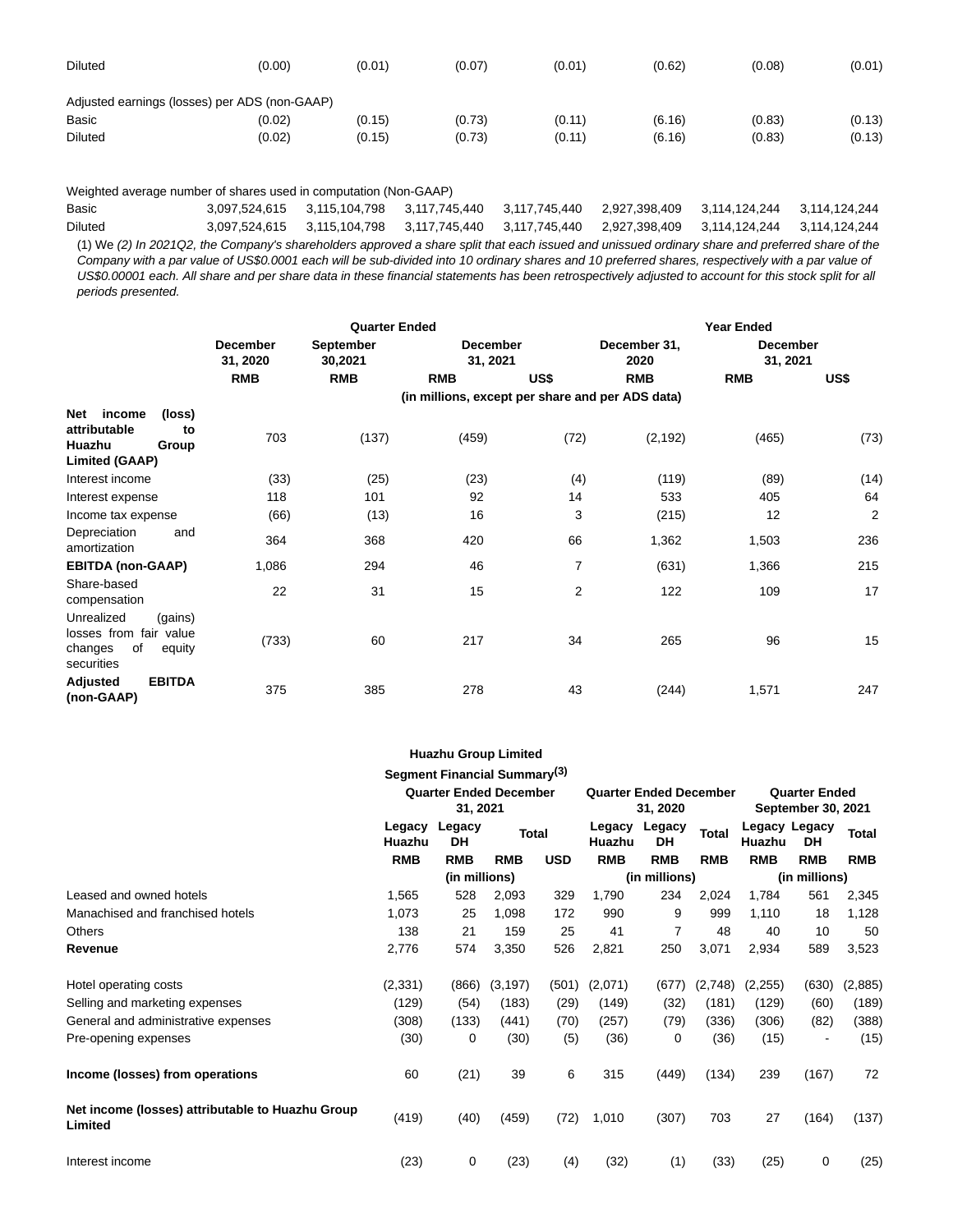| Interest expense                                                                              | 64   | 28                       | 92  | 14 | 87    | 31                       | 118   |     | 29    | 101  |
|-----------------------------------------------------------------------------------------------|------|--------------------------|-----|----|-------|--------------------------|-------|-----|-------|------|
| Income tax expense                                                                            | 37   | (21)                     | 16  | 3  | 110   | (176)                    | (66)  | 29  | (42)  | (13) |
| Depreciation and amortization                                                                 | 318  | 102                      | 420 | 66 | 300   | 64                       | 364   | 306 | 62    | 368  |
| <b>EBITDA (non-GAAP)</b>                                                                      | (23) | 69                       | 46  |    | .475  | (389)                    | .086  | 409 | (115) | 294  |
| Share-based Compensation                                                                      | 15   | $\sim$                   | 15  | っ  | 22    | -                        | 22    | 31  |       | 31   |
| Unrealized (gains) losses from fair value changes of<br>equity securities                     | 217  | $\overline{\phantom{a}}$ | 217 | 34 | (733) | $\overline{\phantom{a}}$ | (733) | 60  |       | 60   |
| <b>Adjusted EBITDA (non-GAAP)</b>                                                             | 209  | 69                       | 278 | 43 | 764   | (389)                    | 375   | 500 | (115) | 385  |
| $(2)$ The Cemperu presente compact information ofter elimination of intercompany transactions |      |                          |     |    |       |                          |       |     |       |      |

(3) The Company presents segment information after elimination of intercompany transactions.

## **Huazhu Group Limited Segment Financial Summary(4)**

|                                                                        | Year Ended December 31, 2021 | Year Ended December 31,<br>2020 |               |              |                  |               |              |
|------------------------------------------------------------------------|------------------------------|---------------------------------|---------------|--------------|------------------|---------------|--------------|
|                                                                        | Legacy<br>Huazhu             | Legacy<br>DH                    |               | <b>Total</b> | Legacy<br>Huazhu | Legacy<br>DH  | <b>Total</b> |
|                                                                        | <b>RMB</b>                   | <b>RMB</b>                      | <b>RMB</b>    | <b>USD</b>   | <b>RMB</b>       | <b>RMB</b>    | <b>RMB</b>   |
|                                                                        |                              |                                 | (in millions) |              |                  | (in millions) |              |
| Leased and owned hotels                                                | 6,674                        | 1,444                           | 8,118         | 1,274        | 5,439            | 1,469         | 6,908        |
| Manachised and franchised hotels                                       | 4,342                        | 56                              | 4,398         | 690          | 3,093            | 43            | 3,136        |
| <b>Others</b>                                                          | 231                          | 40                              | 271           | 43           | 132              | 20            | 152          |
| Revenue                                                                | 11,247                       | 1,540                           | 12,787        | 2,007        | 8,664            | 1,532         | 10,196       |
| Hotel operating costs                                                  | (8,806)                      | (2,480)                         | (11, 286)     | (1,771)      | (7, 369)         | (2,360)       | (9, 729)     |
| Selling and marketing expenses                                         | (460)                        | (181)                           | (641)         | (101)        | (388)            | (209)         | (597)        |
| General and administrative expenses                                    | (1, 164)                     | (383)                           | (1,547)       | (242)        | (893)            | (366)         | (1,259)      |
| Pre-opening expenses                                                   | (81)                         | 0                               | (81)          | (13)         | (288)            | 0             | (288)        |
| Income (losses) from operations                                        | 891                          | (727)                           | 164           | 26           | (100)            | (1,586)       | (1,686)      |
| Net income (losses) attributable to Huazhu Group Limited               | 153                          | (618)                           | (465)         | (73)         | (847)            | (1, 345)      | (2, 192)     |
| Interest income                                                        | (88)                         | (1)                             | (89)          | (14)         | (118)            | (1)           | (119)        |
| Interest expense                                                       | 291                          | 114                             | 405           | 64           | 427              | 106           | 533          |
| Income tax expense                                                     | 249                          | (237)                           | 12            | 2            | 151              | (366)         | (215)        |
| Depreciation and amortization                                          | 1,222                        | 281                             | 1,503         | 236          | 1,123            | 239           | 1,362        |
| <b>EBITDA (non-GAAP)</b>                                               | 1,827                        | (461)                           | 1,366         | 215          | 736              | (1, 367)      | (631)        |
| Share-based Compensation                                               | 109                          |                                 | 109           | 17           | 122              |               | 122          |
| Unrealized (gains) losses from fair value changes of equity securities | 96                           |                                 | 96            | 15           | 265              |               | 265          |
| <b>Adjusted EBITDA (non-GAAP)</b>                                      | 2,032                        | (461)                           | 1,571         | 247          | 1,123            | (1, 367)      | (244)        |
|                                                                        |                              |                                 |               |              |                  |               |              |

(4) The Company presents segment information after elimination of intercompany transactions.

# **Operating Results: Legacy-Huazhu(1)**

|                                  |                      | <b>Number of hotels</b>    |                         |                                       |                               |  |  |  |  |
|----------------------------------|----------------------|----------------------------|-------------------------|---------------------------------------|-------------------------------|--|--|--|--|
|                                  | Opened<br>in Q4 2021 | Closed $(2)$<br>in Q4 2021 | Net added<br>in Q4 2021 | As of<br>December 31,<br>$2021^{(3)}$ | As of<br>December 31,<br>2021 |  |  |  |  |
| Leased and owned hotels          |                      | (8)                        | (1)                     | 662                                   | 91,284                        |  |  |  |  |
| Manachised and franchised hotels | 436                  | (74)                       | 362                     | 7.044                                 | 636,859                       |  |  |  |  |
| Total                            | 443                  | (82)                       | 361                     | 7,706                                 | 728,143                       |  |  |  |  |

(1) Legacy-Huazhu refers to Huazhu and its subsidiaries, excluding DH.

(2) The reasons for hotel closures mainly included non-compliance with our brand standards, operating losses, and property-related issues. In Q4

2021, we temporarily closed 9 hotels for brand upgrade and business model change purposes.

(3) As of December 31, 2021, 147 hotels were requisitioned by governmental authorities.

|                  | As of December 31, 2021 |
|------------------|-------------------------|
| Number of hotels | Unopened hotels in      |
|                  | pipeline                |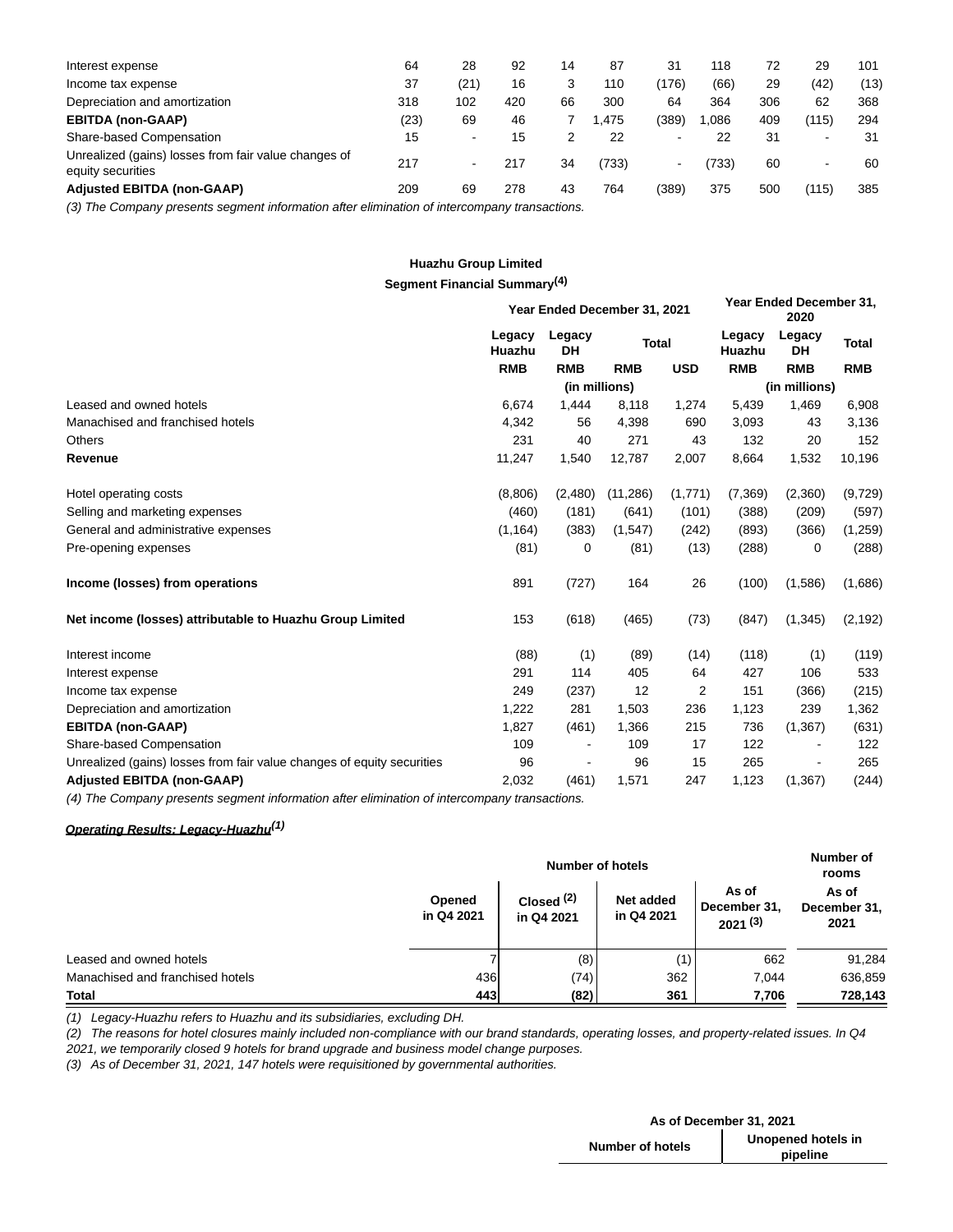| <b>Economy hotels</b>            | 4,772 | 1,194 |
|----------------------------------|-------|-------|
| Leased and owned hotels          | 397   | 3     |
| Manachised and franchised hotels | 4,375 | 1.191 |
| Midscale and upscale hotels      | 2,934 | 1,377 |
| Leased and owned hotels          | 265   | 15    |
| Manachised and franchised hotels | 2,669 | 1.362 |
| Total                            | 7.706 | 2,571 |

# **Operational hotels excluding hotels under requisition**

|                                  | For the quarter ended |               |              |             |  |  |  |  |
|----------------------------------|-----------------------|---------------|--------------|-------------|--|--|--|--|
|                                  | December 31,          | September 30, | December 31, | yoy         |  |  |  |  |
|                                  | 2020                  | 2021          | 2021         | change      |  |  |  |  |
| Average daily room rate (in RMB) |                       |               |              |             |  |  |  |  |
| Leased and owned hotels          | 272                   | 296           | 286          | 5.1%        |  |  |  |  |
| Manachised and franchised hotels | 224                   | 238           | 232          | 3.9%        |  |  |  |  |
| <b>Blended</b>                   | 231                   | 246           | 239          | 3.7%        |  |  |  |  |
| Occupancy Rate (as a percentage) |                       |               |              |             |  |  |  |  |
| Leased and owned hotels          | 79.6%                 | 69.7%         | 67.4%        | $-12.2p.p.$ |  |  |  |  |
| Manachised and franchised hotels | 80.8%                 | 72.2%         | 68.4%        | $-12.4p.p.$ |  |  |  |  |
| <b>Blended</b>                   | 80.6%                 | 71.9%         | 68.2%        | $-12.4p.p.$ |  |  |  |  |
| RevPAR (in RMB)                  |                       |               |              |             |  |  |  |  |
| Leased and owned hotels          | 217                   | 206           | 193          | $-11.0%$    |  |  |  |  |
| Manachised and franchised hotels | 181                   | 172           | 159          | $-12.1%$    |  |  |  |  |
| <b>Blended</b>                   | 186                   | 177           | 163          | $-12.2%$    |  |  |  |  |

|                                  | For the quarter ended |              |             |  |  |  |  |
|----------------------------------|-----------------------|--------------|-------------|--|--|--|--|
|                                  | December 31,          | December 31, | yoy         |  |  |  |  |
|                                  | 2019                  | 2021         | change      |  |  |  |  |
| Average daily room rate (in RMB) |                       |              |             |  |  |  |  |
| Leased and owned hotels          | 277                   | 286          | 3.2%        |  |  |  |  |
| Manachised and franchised hotels | 223                   | 232          | 4.5%        |  |  |  |  |
| <b>Blended</b>                   | 232                   | 239          | 3.1%        |  |  |  |  |
| Occupancy Rate (as a percentage) |                       |              |             |  |  |  |  |
| Leased and owned hotels          | 84.7%                 | 67.4%        | $-17.4p.p.$ |  |  |  |  |
| Manachised and franchised hotels | 81.6%                 | 68.4%        | $-13.3p.p.$ |  |  |  |  |
| Blended                          | 82.2%                 | 68.2%        | -13.9p.p.   |  |  |  |  |
| RevPAR (in RMB)                  |                       |              |             |  |  |  |  |
| Leased and owned hotels          | 235                   | 193          | $-17.9%$    |  |  |  |  |
| Manachised and franchised hotels | 182                   | 159          | $-12.5%$    |  |  |  |  |
| <b>Blended</b>                   | 191                   | 163          | $-14.4%$    |  |  |  |  |

|                                  | For the year ended |              |             |  |  |  |
|----------------------------------|--------------------|--------------|-------------|--|--|--|
|                                  | December 31,       | December 31, | yoy         |  |  |  |
|                                  | 2020               | 2021         | change      |  |  |  |
| Average daily room rate (in RMB) |                    |              |             |  |  |  |
| Leased and owned hotels          | 241                | 286          | 18.7%       |  |  |  |
| Manachised and franchised hotels | 204                | 232          | 13.3%       |  |  |  |
| <b>Blended</b>                   | 210                | 239          | 13.8%       |  |  |  |
| Occupancy Rate (as a percentage) |                    |              |             |  |  |  |
| Leased and owned hotels          | 68.9%              | 70.6%        | $+1.7 p.p.$ |  |  |  |
| Manachised and franchised hotels | 71.4%              | 72.4%        | $+1.0 p.p.$ |  |  |  |
| <b>Blended</b>                   | 71.0%              | 72.2%        | $+1.2 p.p.$ |  |  |  |
| RevPAR (in RMB)                  |                    |              |             |  |  |  |
| Leased and owned hotels          | 166                | 202          | 21.7%       |  |  |  |
| Manachised and franchised hotels | 146                | 168          | 14.9%       |  |  |  |
| <b>Blended</b>                   | 149                | 172          | 15.6%       |  |  |  |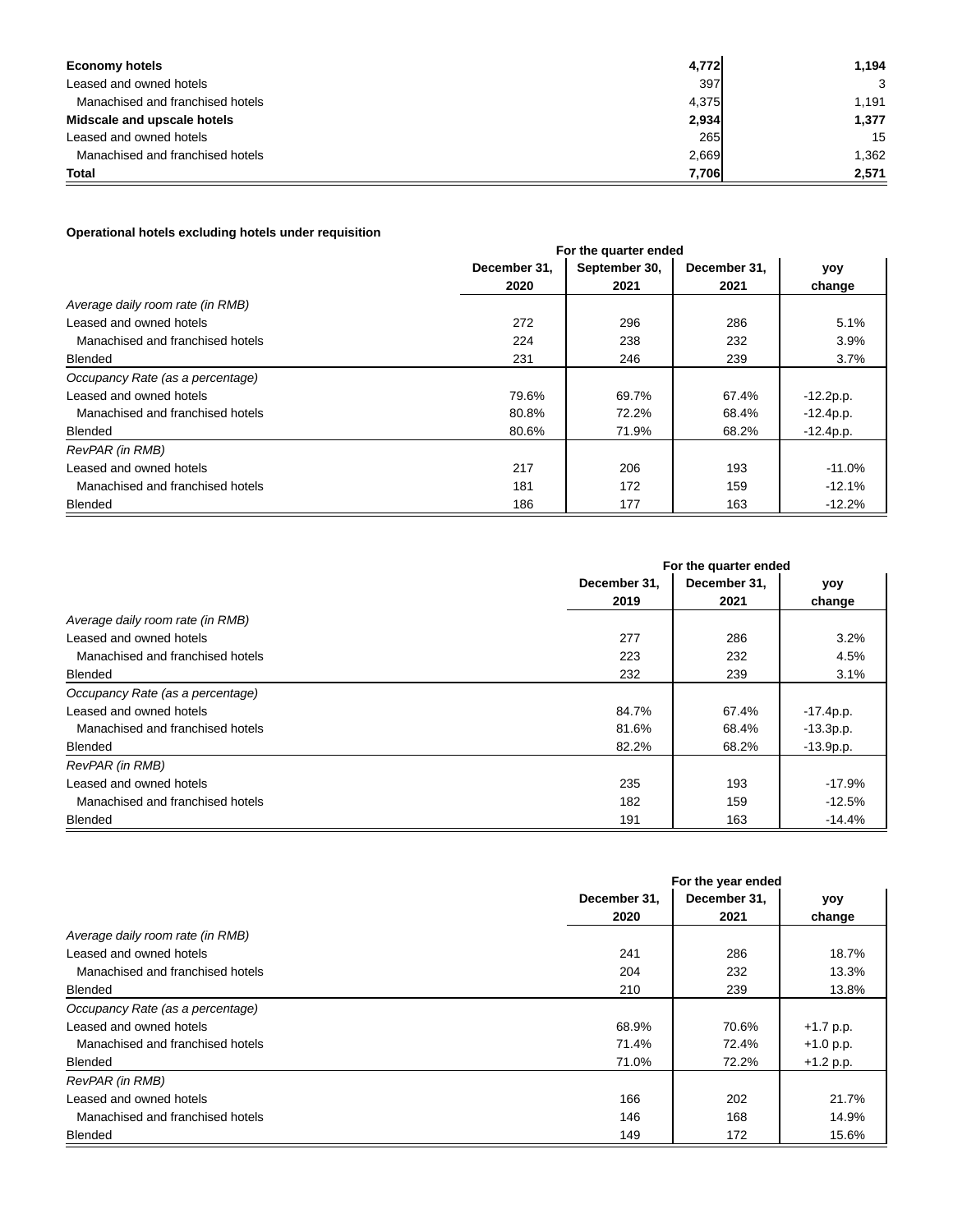|                                  |              | For the year ended |             |  |  |  |  |
|----------------------------------|--------------|--------------------|-------------|--|--|--|--|
|                                  | December 31, | December 31,       | yoy         |  |  |  |  |
|                                  | 2019         | 2021               | change      |  |  |  |  |
| Average daily room rate (in RMB) |              |                    |             |  |  |  |  |
| Leased and owned hotels          | 276          | 286                | 3.5%        |  |  |  |  |
| Manachised and franchised hotels | 224          | 232                | 3.2%        |  |  |  |  |
| <b>Blended</b>                   | 234          | 239                | 2.0%        |  |  |  |  |
| Occupancy Rate (as a percentage) |              |                    |             |  |  |  |  |
| Leased and owned hotels          | 87.0%        | 70.6%              | $-16.3p.p.$ |  |  |  |  |
| Manachised and franchised hotels | 83.8%        | 72.4%              | $-11.4p.p.$ |  |  |  |  |
| Blended                          | 84.4%        | 72.2%              | $-12.2p.p.$ |  |  |  |  |
| RevPAR (in RMB)                  |              |                    |             |  |  |  |  |
| Leased and owned hotels          | 240          | 202                | $-15.9%$    |  |  |  |  |
| Manachised and franchised hotels | 188          | 168                | $-10.8\%$   |  |  |  |  |
| <b>Blended</b>                   | 198          | 172                | $-12.7%$    |  |  |  |  |

# **Same-hotel operational data by class**

**Mature hotels in operation for more than 18 months (excluding hotels under requisition)**

|                                  | Number of<br>hotels |              |                                          | Same-hotel RevPAR<br>Same-hotel ADR |               |                                          |      | Same-hotel Occupancy |                                          |       |               |
|----------------------------------|---------------------|--------------|------------------------------------------|-------------------------------------|---------------|------------------------------------------|------|----------------------|------------------------------------------|-------|---------------|
|                                  | As of               | December 31, | For the quarter<br>ended<br>December 31, |                                     | yoy<br>change | For the quarter<br>ended<br>December 31, |      | yoy<br>change        | For the quarter<br>ended<br>December 31, |       | yoy<br>change |
|                                  | 2020                | 2021         | 2020                                     | 2021                                |               | 2020                                     | 2021 |                      | 2020                                     | 2021  | (p.p.)        |
| <b>Economy hotels</b>            | 3,341               | 3,341        | 152                                      | 128                                 | $-15.6%$      | 179                                      | 180  | 0.8%                 | 85.2%                                    | 71.4% | $-13.8$       |
| Leased and owned hotels          | 388                 | 388          | 170                                      | 146                                 | $-14.1%$      | 201                                      | 204  | 1.1%                 | 84.6%                                    | 71.9% | $-12.7$       |
| Manachised and franchised hotels | 2,953               | 2,953        | 149                                      | 125                                 | $-15.9%$      | 174                                      | 175  | 0.6%                 | 85.3%                                    | 71.3% | $-14.0$       |
| Midscale and upscale hotels      | 1.734               | 1.734        | 247                                      | 208                                 | $-15.7%$      | 314                                      | 312  | $-0.5%$              | 78.7%                                    | 66.7% | $-12.0$       |
| Leased and owned hotels          | 222                 | 222          | 280                                      | 238                                 | $-15.1%$      | 378                                      | 378  | 0.2%                 | 74.2%                                    | 62.8% | $-11.4$       |
| Manachised and franchised hotels | 512.                | 1,512        | 240                                      | 202                                 | $-15.9%$      | 301                                      | 299  | $-0.8%$              | 79.7%                                    | 67.6% | $-12.1$       |
| Total                            | 5,075               | 5,075        | 192                                      | 162                                 | $-15.6%$      | 232                                      | 233  | 0.3%                 | 82.5%                                    | 69.4% | $-13.1$       |

|                                  | Number of hotels |              |                 | Same-hotel RevPAR |          | Same-hotel ADR  |      |         | Same-hotel Occupancy |       |         |
|----------------------------------|------------------|--------------|-----------------|-------------------|----------|-----------------|------|---------|----------------------|-------|---------|
|                                  | As of            |              | For the quarter |                   | yoy      | For the quarter |      | yoy     | For the quarter      |       | yoy     |
|                                  |                  | December 31. | ended           |                   | change   | ended           |      | change  | ended                |       | change  |
|                                  |                  |              | December 31.    |                   |          | December 31,    |      |         | December 31,         |       |         |
|                                  | 2019             | 2021         | 2019            | 2021              |          | 2019            | 2021 |         | 2019                 | 2021  | (p.p.)  |
| <b>Economy hotels</b>            | 2.442            | 2.442        | 163             | 130               | $-20.1%$ | 186             | 181  | $-2.8%$ | 87.9%                | 72.2% | $-15.7$ |
| Leased and owned hotels          | 380              | 380          | 185             | 145               | $-21.8%$ | 211             | 202  | $-4.4%$ | 87.7%                | 71.7% | $-16.0$ |
| Manachised and franchised hotels | 2.062            | 2.062        | 158             | 127               | $-19.7%$ | 179             | 175  | $-2.4%$ | 87.9%                | 72.3% | $-15.6$ |
| Midscale and upscale hotels      | 1.160            | 1.160        | 269             | 206               | $-23.5%$ | 325             | 313  | $-3.7%$ | 82.9%                | 65.9% | $-17.0$ |
| Leased and owned hotels          | 187              | 187          | 329             | 229               | $-30.6%$ | 394             | 369  | $-6.5%$ | 83.5%                | 62.0% | $-21.5$ |
| Manachised and franchised hotels | 973              | 973          | 253             | 200               | $-21.0%$ | 305             | 298  | $-2.4%$ | 82.7%                | 66.9% | $-15.8$ |
| <b>Total</b>                     | 3.602            | 3,602        | 204             | 160               | $-21.7%$ | 237             | 229  | $-3.5%$ | 86.0%                | 69.7% | $-16.2$ |

## **Same-hotel operational data by class**

**Mature hotels in operation for more than 18 months (excluding hotels under requisition)**

|                                  |       | Number of hotels |                       | Same-hotel RevPAR |               | Same-hotel ADR        |              | Same-hotel Occupancy |       |                       |               |
|----------------------------------|-------|------------------|-----------------------|-------------------|---------------|-----------------------|--------------|----------------------|-------|-----------------------|---------------|
|                                  | As of | December 31.     |                       | For the year      | yoy<br>change |                       | For the year | yoy<br>change        |       | For the year          | yoy<br>change |
|                                  |       |                  | ended<br>December 31, |                   |               | ended<br>December 31, |              |                      |       | ended<br>December 31, |               |
|                                  | 2020  | 2021             | 2020                  | 2021              |               | 2020                  | 2021         |                      | 2020  | 2021                  | (p.p.)        |
| <b>Economy hotels</b>            | 3.341 | 3,341            | 125                   | 138               | 10.8%         | 164                   | 182          | 10.8%                | 75.8% | 75.8%                 | $+0.0$        |
| Leased and owned hotels          | 388   | 388              | 131                   | 153               | 17.3%         | 179                   | 206          | 15.0%                | 73.0% | 74.5%                 | $+1.5$        |
| Manachised and franchised hotels | 2,953 | 2.953            | 123                   | 135               | 9.3%          | 161                   | 177          | 9.7%                 | 76.4% | 76.1%                 | $-0.3$        |
| Midscale and upscale hotels      | 1,734 | .734             | 202                   | 221               | 9.3%          | 289                   | 315          | 8.8%                 | 69.8% | 70.1%                 | $+0.3$        |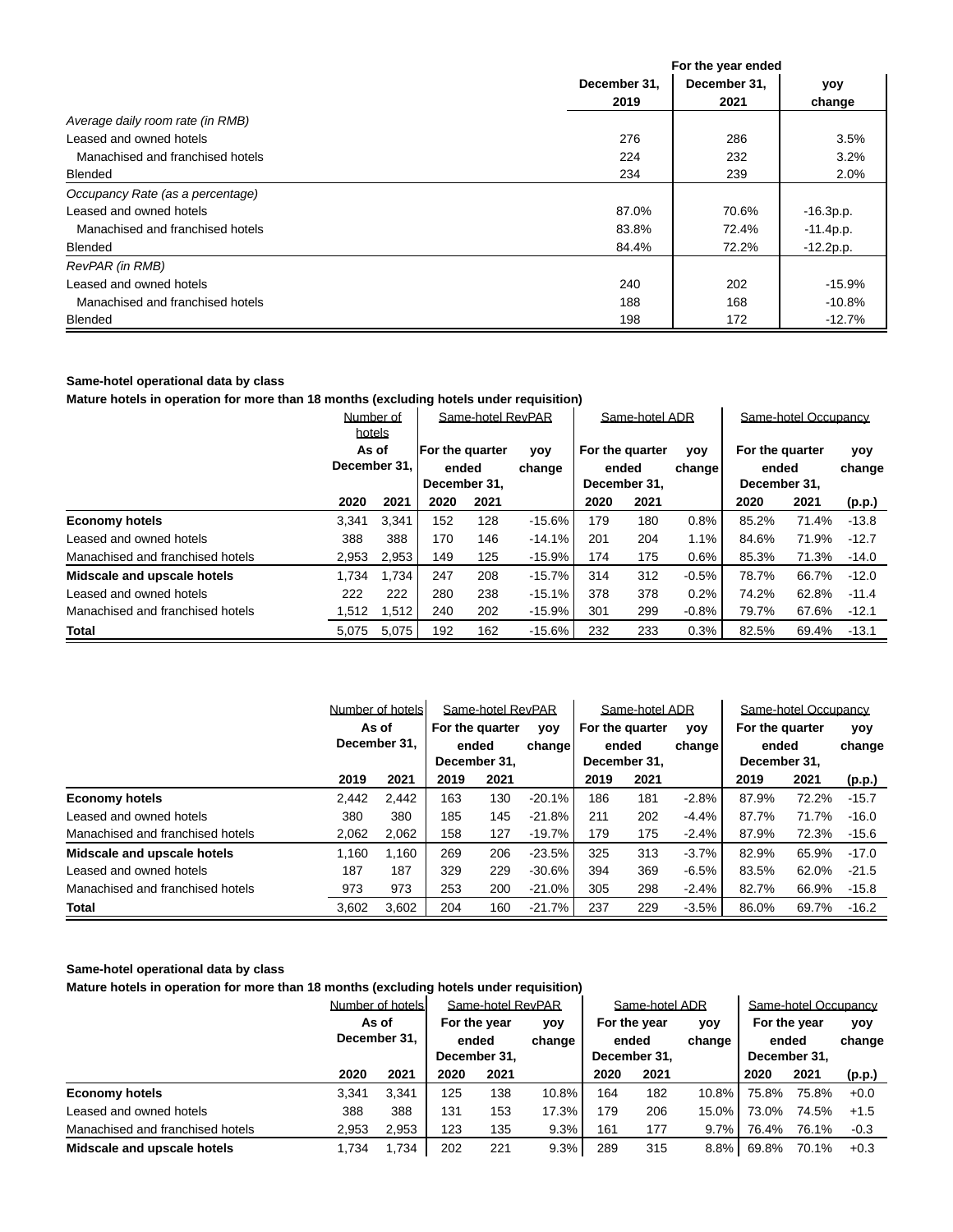| Leased and owned hotels          | 222   | 222   | 219 | 250 | 14.2%    | 338 | 378 | $11.7\%$ l | 64.8%   | 66.2%  | $+1.4$ |
|----------------------------------|-------|-------|-----|-----|----------|-----|-----|------------|---------|--------|--------|
| Manachised and franchised hotels | .512  | .512  | 198 | 214 | $1\%$    | 279 | 301 | $8.0\%$    | 70.9%   | $.0\%$ | $+0.$  |
| <b>Total</b>                     | 5.075 | 5.075 | 156 | 172 | $10.2\%$ | 213 | 234 | $10.0\%$   | $3.3\%$ | 73.5%  | $+0.$  |

|                                  |       | Number of hotels      |      | Same-hotel RevPAR     |          |      | Same-hotel ADR        |          | Same-hotel Occupancy  |       |         |  |
|----------------------------------|-------|-----------------------|------|-----------------------|----------|------|-----------------------|----------|-----------------------|-------|---------|--|
|                                  |       | As of<br>December 31, |      | For the year          | yoy      |      | For the year          | yoy      | For the<br>year       |       | yoy     |  |
|                                  |       |                       |      | ended<br>December 31. | change   |      | ended<br>December 31. | change   | ended<br>December 31. |       | change  |  |
|                                  | 2019  | 2021                  | 2019 | 2021                  |          | 2019 | 2021                  |          | 2019                  | 2021  | (p.p.)  |  |
| <b>Economy hotels</b>            | 2,442 | 2,442                 | 172  | 138                   | $-19.8%$ | 190  | 182                   | $-4.7\%$ | 90.2%                 | 75.9% | $-14.3$ |  |
| Leased and owned hotels          | 380   | 380                   | 193  | 151                   | $-21.6%$ | 213  | 203                   | $-4.4%$  | 90.7%                 | 74.4% | $-16.3$ |  |
| Manachised and franchised hotels | 2,062 | 2,062                 | 166  | 134                   | $-19.3%$ | 185  | 176                   | $-4.7\%$ | 90.1%                 | 76.3% | $-13.7$ |  |
| Midscale and upscale hotels      | 1,160 | 1,160                 | 275  | 218                   | $-20.8%$ | 331  | 315                   | $-4.8%$  | 83.0%                 | 69.0% | $-14.0$ |  |
| Leased and owned hotels          | 187   | 187                   | 335  | 244                   | $-26.9%$ | 398  | 371                   | $-6.8%$  | 84.1%                 | 65.9% | $-18.2$ |  |
| Manachised and franchised hotels | 973   | 973                   | 256  | 209                   | $-18.4%$ | 310  | 299                   | $-3.6%$  | 82.7%                 | 70.0% | $-12.7$ |  |
| <b>Total</b>                     | 3,602 | 3,602                 | 209  | 167                   | $-20.1%$ | 238  | 227                   | $-4.7\%$ | 87.6%                 | 73.4% | $-14.2$ |  |

# **Operating Results: Legacy-DH(4)**

|                                  |                      |                             | <b>Number of hotels</b> | Number of<br>rooms                    | <b>Unopened hotels</b><br>in pipeline |                                     |
|----------------------------------|----------------------|-----------------------------|-------------------------|---------------------------------------|---------------------------------------|-------------------------------------|
|                                  | Opened<br>in Q4 2021 | <b>Closed</b><br>in Q4 2021 | Net added<br>in Q4 2021 | As of<br>December<br>$31, 2021^{(5)}$ | As of<br><b>December</b><br>31,2021   | As of<br><b>December</b><br>31,2021 |
| Leased hotels                    |                      |                             |                         | 76                                    | 14,264                                | 28                                  |
| Manachised and franchised hotels |                      | (1)                         | ി                       | 48                                    | 10,809                                | 9                                   |
| Total                            |                      |                             | 3                       | 124                                   | 25,073                                | 37                                  |

(4) Legacy-DH refers to DH.

 $(5)$  As of December 31, 2021, a total of 4 hotels were temporarily closed. 1 hotel was closed for renovation and 1 hotel was closed due to flood damage. Additionally, 1 hotel was in winter break and 1 hotel was temporarily closed due to low demand.

|                                  | For the quarter ended |               |              |              |  |  |
|----------------------------------|-----------------------|---------------|--------------|--------------|--|--|
|                                  | December 31,          | September 30, | December 31, | yoy          |  |  |
|                                  | 2020                  | 2021          | 2021         | change       |  |  |
| Average daily room rate (in EUR) |                       |               |              |              |  |  |
| Leased hotels                    | 78                    | 94            | 95           | 21.6%        |  |  |
| Manachised and franchised hotels | 73                    | 104           | 93           | 26.6%        |  |  |
| <b>Blended</b>                   | 76                    | 99            | 94           | 23.5%        |  |  |
| Occupancy rate (as a percentage) |                       |               |              |              |  |  |
| Leased hotels                    | 20.9%                 | 48.0%         | 42.8%        | $+22.0$ p.p. |  |  |
| Managed and franchised hotels    | 25.4%                 | 49.4%         | 50.7%        | $+25.3$ p.p. |  |  |
| <b>Blended</b>                   | 22.5%                 | 48.6%         | 46.1%        | $+23.6$ p.p. |  |  |
| RevPAR (in EUR)                  |                       |               |              |              |  |  |
| Leased hotels                    | 16                    | 45            | 41           | 149.6%       |  |  |
| Managed and franchised hotels    | 19                    | 52            | 47           | 152.7%       |  |  |
| <b>Blended</b>                   | 17                    | 48            | 43           | 152.6%       |  |  |

|                                  | For the year ended   |                      |               |  |  |
|----------------------------------|----------------------|----------------------|---------------|--|--|
|                                  | December 31,<br>2020 | December 31,<br>2021 | yoy<br>change |  |  |
| Average daily room rate (in EUR) |                      |                      |               |  |  |
| Leased and owned hotels          | 89                   | 91                   | 2.2%          |  |  |
| Manachised and franchised hotels | 85                   | 89                   | 4.8%          |  |  |
| <b>Blended</b>                   | 88                   | 90                   | 3.0%          |  |  |
| Occupancy rate (as a percentage) |                      |                      |               |  |  |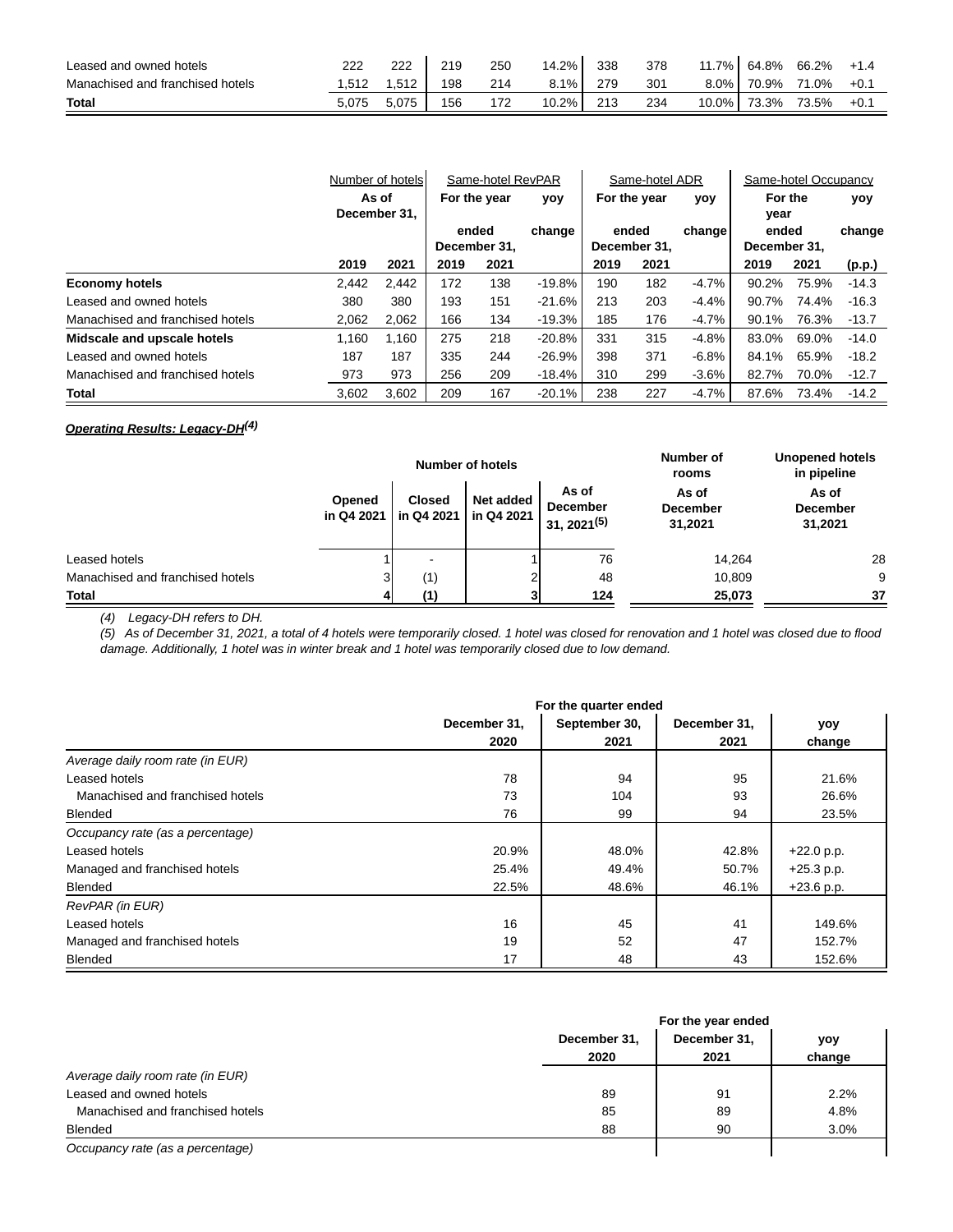| Leased and owned hotels          | 33.9% | 31.6% | $-2.3$ p.p. |
|----------------------------------|-------|-------|-------------|
| Manachised and franchised hotels | 36.3% | 40.5% | $+4.2$ p.p. |
| Blended                          | 34.8% | 35.2% | $+0.3$ p.p. |
| RevPAR (in EUR)                  |       |       |             |
| Leased and owned hotels          | 30    | 29    | $-4.6%$     |
| Manachised and franchised hotels | 31    | 36    | 16.8%       |
| Blended                          | 31    | 32    | 4.0%        |

### **Hotel Portfolio by Brand**

|                                               |               | As of December 31, 2021 |                        |  |  |  |  |
|-----------------------------------------------|---------------|-------------------------|------------------------|--|--|--|--|
|                                               | <b>Hotels</b> | <b>Rooms</b>            | <b>Unopened hotels</b> |  |  |  |  |
|                                               | in operation  |                         | in pipeline            |  |  |  |  |
| <b>Economy hotels</b>                         | 4,786         | 387,895                 | 1,206                  |  |  |  |  |
| HanTing Hotel                                 | 3,027         | 274,118                 | 696                    |  |  |  |  |
| Hi Inn                                        | 443           | 24,674                  | 117                    |  |  |  |  |
| Elan Hotel <sup>(6)</sup>                     | 1,083         | 64,606                  | 353                    |  |  |  |  |
| Ibis Hotel                                    | 219           | 22,834                  | 28                     |  |  |  |  |
| Zleep Hotels                                  | 14            | 1,663                   | 12                     |  |  |  |  |
| <b>Midscale hotels</b>                        | 2,450         | 271,421                 | 1,072                  |  |  |  |  |
| Ibis Styles Hotel                             | 79            | 8,404                   | 21                     |  |  |  |  |
| <b>Starway Hotel</b>                          | 528           | 44,016                  | 252                    |  |  |  |  |
| JI Hotel                                      | 1,381         | 166,836                 | 575                    |  |  |  |  |
| Orange Hotel                                  | 432           | 47,393                  | 217                    |  |  |  |  |
| CitiGO Hotel                                  | 30            | 4,772                   | $\overline{7}$         |  |  |  |  |
| <b>Upper midscale hotels</b>                  | 454           | 67,068                  | 264                    |  |  |  |  |
| Crystal Orange Hotel                          | 144           | 19,190                  | 58                     |  |  |  |  |
| <b>Manxin Hotel</b>                           | 84            | 8,273                   | 62                     |  |  |  |  |
| <b>Madison Hotel</b>                          | 37            | 5,490                   | 56                     |  |  |  |  |
| Mercure Hotel                                 | 125           | 21,217                  | 50                     |  |  |  |  |
| Novotel Hotel                                 | 15            | 4,032                   | 13                     |  |  |  |  |
| IntercityHotel <sup>(7)</sup>                 | 49            | 8,866                   | 25                     |  |  |  |  |
| <b>Upscale hotels</b>                         | 125           | 23,056                  | 61                     |  |  |  |  |
| Jaz in the City                               | 3             | 587                     | 1                      |  |  |  |  |
| Joya Hotel                                    | 9             | 1,760                   | $\Omega$               |  |  |  |  |
| <b>Blossom House</b>                          | 34            | 1,658                   | 39                     |  |  |  |  |
| <b>Grand Mercure Hotel</b>                    | 7             | 1,485                   | 3                      |  |  |  |  |
| Steigenberger Hotels & Resorts <sup>(8)</sup> | 65            | 16,389                  | 12                     |  |  |  |  |
| MAXX <sup>(9)</sup>                           | 7             | 1,177                   | 6                      |  |  |  |  |
| <b>Others</b>                                 | 15            | 3,776                   | 5                      |  |  |  |  |
| Other hotels <sup>(10)</sup>                  | 15            | 3,776                   | 5                      |  |  |  |  |
| <b>Total</b>                                  | 7,830         | 753,216                 | 2,608                  |  |  |  |  |

(6) As of December 31, 2021, 70 Ni Hao Hotels were included in the operational hotel for Elan Hotels and 163 Ni Hao Hotels were included in the pipeline for Elan Hotels.

(7) As of December 31, 2021, 2 operational hotels and 8 pipeline hotels of IntercityHotel were in China.

(8) As of December 31, 2021, 14 operational hotels and 6 pipeline hotels of Steigenberger Hotels & Resorts were in China.

\_\_\_\_\_\_\_\_\_\_\_\_\_\_\_\_\_\_\_\_\_\_\_\_\_\_\_\_\_\_\_\_\_\_\_\_\_\_\_\_\_\_\_\_\_\_\_\_\_\_\_\_\_\_\_\_\_\_\_\_\_\_\_\_\_\_\_\_\_\_\_\_\_\_\_\_\_\_\_\_\_\_\_\_\_\_\_\_\_

(9) As of December 31, 2021, 2 operational hotels and 5 pipeline hotels of MAXX were in China.

(10) Other hotels include other partner hotels and other hotel brands in Yongle Huazhu Hotel & Resort Group (excluding Steigenberger Hotels & Resorts and Blossom House).

<sup>1</sup> Hotel turnover refers to total transaction value of room and non-room revenue from Huazhu hotels (i.e., leased and operated, manachised and franchised hotels).

2 The conversion of Renminbi ("**RMB**") into United States dollars (" **US\$**") is based on the exchange rate of US\$1.00=RMB6.3726 on December 30, 2021 as set forth in H.10 statistical release of the U.S. Federal Reserve Board and available a[t http://www.federalreserve.gov/releases/h10/hist](https://www.globenewswire.com/Tracker?data=QWQ9iz7gdI2K_d7ZYK8g8ZCwd78pNtR0Ne6QE9BXQVP_1GRWVGjBRFPv2IBH-ExX7ltgA2i80vUoZneuPzGK9nrMayLdv7rHnANXo_XPLF7DzlO4QdazgM8b2LmFTByySAZXiQc98JQ5hNQ4fq2Gbh81F19f9ySpzfErIQPfJpS9OUc3Mo9tP_2TXM-qgdX0) /dat00\_ch.htm.

3 The conversion of Renminbi ("RMB") into United States dollars ("US\$") is based on the exchange rate of US\$1.00=RMB6.3726 on December 30, 2021 as set forth in H.10 statistical release of the U.S. Federal Reserve Board and available a[t http://www.federalreserve.gov/releases/h10/hist](https://www.globenewswire.com/Tracker?data=QWQ9iz7gdI2K_d7ZYK8g8ZCwd78pNtR0Ne6QE9BXQVP_1GRWVGjBRFPv2IBH-ExX7ltgA2i80vUoZneuPzGK9nTfTQUIUrImgNc6vfYoWF2qF9l65XhdcS-spPNJKbaxpwYQeqav-XFCR3BboxQkg0g39aSyW5khy-Jv0EMh7SSJ__7y7U9g1Hw4T2zZDQov) /dat00\_ch.htm.